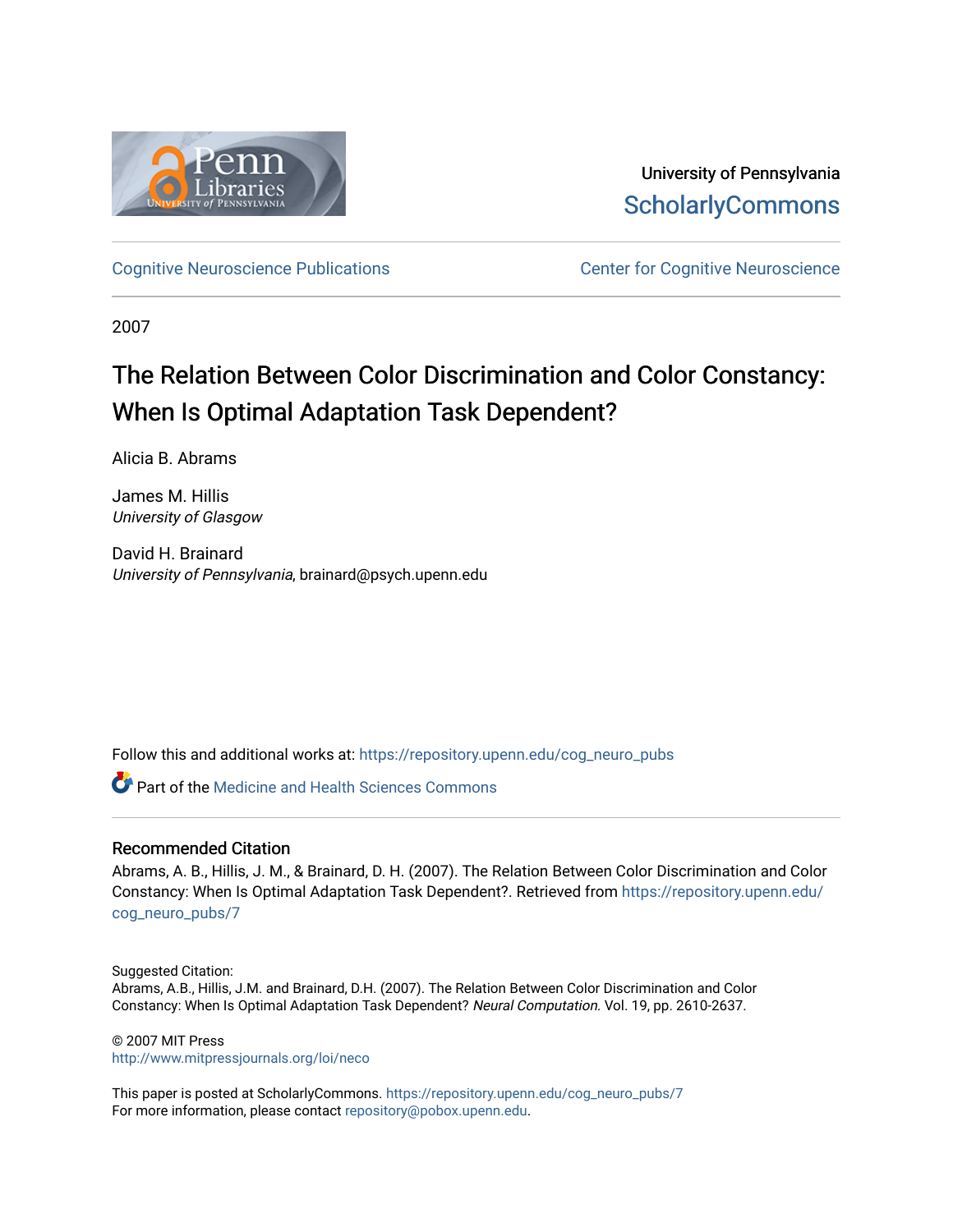## The Relation Between Color Discrimination and Color Constancy: When Is Optimal Adaptation Task Dependent?

### Abstract

Color vision supports two distinct visual functions: discrimination and constancy. Discrimination requires that the visual response to distinct objects within a scene be different. Constancy requires that the visual response to any object be the same across scenes. Across changes in scene, adaptation can improve discrimination by optimizing the use of the available response range. Similarly, adaptation can improve constancy by stabilizing the visual response to any fixed object across changes in illumination. Can common mechanisms of adaptation achieve these two goals simultaneously?We develop a theoretical framework for answering this question and present several example calculations. In the examples studied, the answer is largely yes when the change of scene consists of a change in illumination and considerably less so when the change of scene consists of a change in the statistical ensemble of surface reflectances in the environment.

### **Disciplines**

Medicine and Health Sciences

### **Comments**

Suggested Citation: Abrams, A.B., Hillis, J.M. and Brainard, D.H. (2007). The Relation Between Color Discrimination and Color Constancy: When Is Optimal Adaptation Task Dependent? Neural Computation. Vol. 19, pp. 2610-2637.

© 2007 MIT Press <http://www.mitpressjournals.org/loi/neco>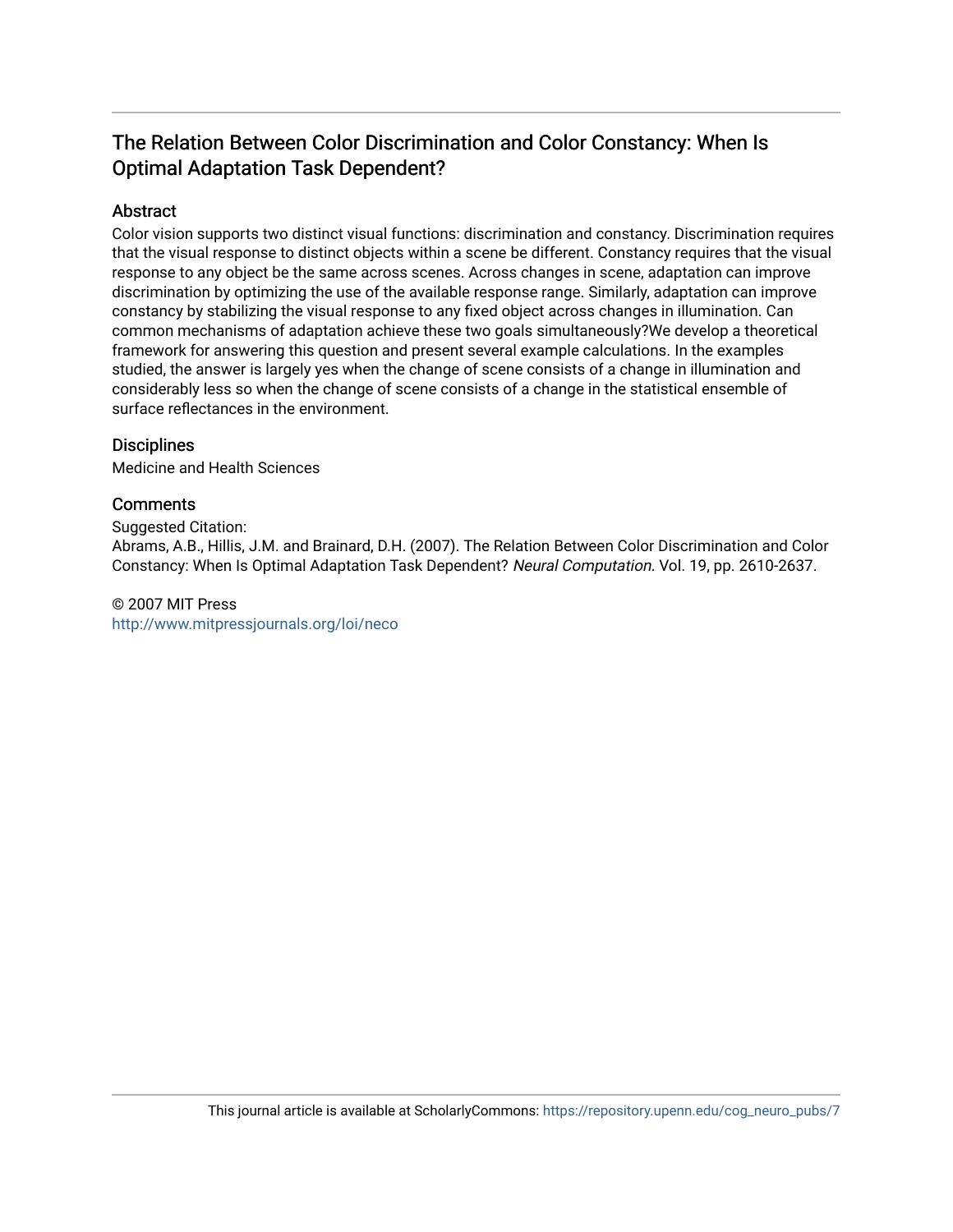**LETTER COMMUNICATER COMMUNICATED <b>COMMUNICATED COMMUNICATED COMMUNICATED COMMUNICATED** 

### **The Relation Between Color Discrimination and Color Constancy: When Is Optimal Adaptation Task Dependent?**

**Alicia B. Abrams** *fiolalicia@yahoo.se* **James M. Hillis** *j.hillis@psy.gla.ac.uk* **David H. Brainard** *brainard@psych.upenn.edu University of Pennsylvania, Department of Psychology, Philadelphia, PA 19104, U.S.A.*

**Color vision supports two distinct visual functions: discrimination and constancy. Discrimination requires that the visual response to distinct objects within a scene be different. Constancy requires that the visual response to any object be the same across scenes. Across changes in scene, adaptation can improve discrimination by optimizing the use of the available response range. Similarly, adaptation can improve constancy by stabilizing the visual response to any fixed object across changes in illumination. Can common mechanisms of adaptation achieve these two goals simultaneously? We develop a theoretical framework for answering this question and present several example calculations. In the examples studied, the answer is largely yes when the change of scene consists of a change in illumination and considerably less so when the change of scene consists of a change in the statistical ensemble of surface reflectances in the environment.**

#### **1 Introduction**

Color vision supports two distinct visual functions: discrimination and constancy (Jacobs, 1981; Mollon, 1982). Color discrimination, the ability to determine that two spectra differ, is useful for segmenting an image into regions corresponding to distinct objects. Effective discrimination requires that the visual response to distinct objects within a scene be different. Across changes in scene, adaptation can improve discrimination by optimizing the use of the available response range for objects in the scene (Walraven, Enroth-Cugell, Hood, MacLeod, & Schnapf, 1990).

James M. Hillis is now at the Department of Psychology, University of Glasgow, Glasgow, Scotland, G12 8QB, U.K.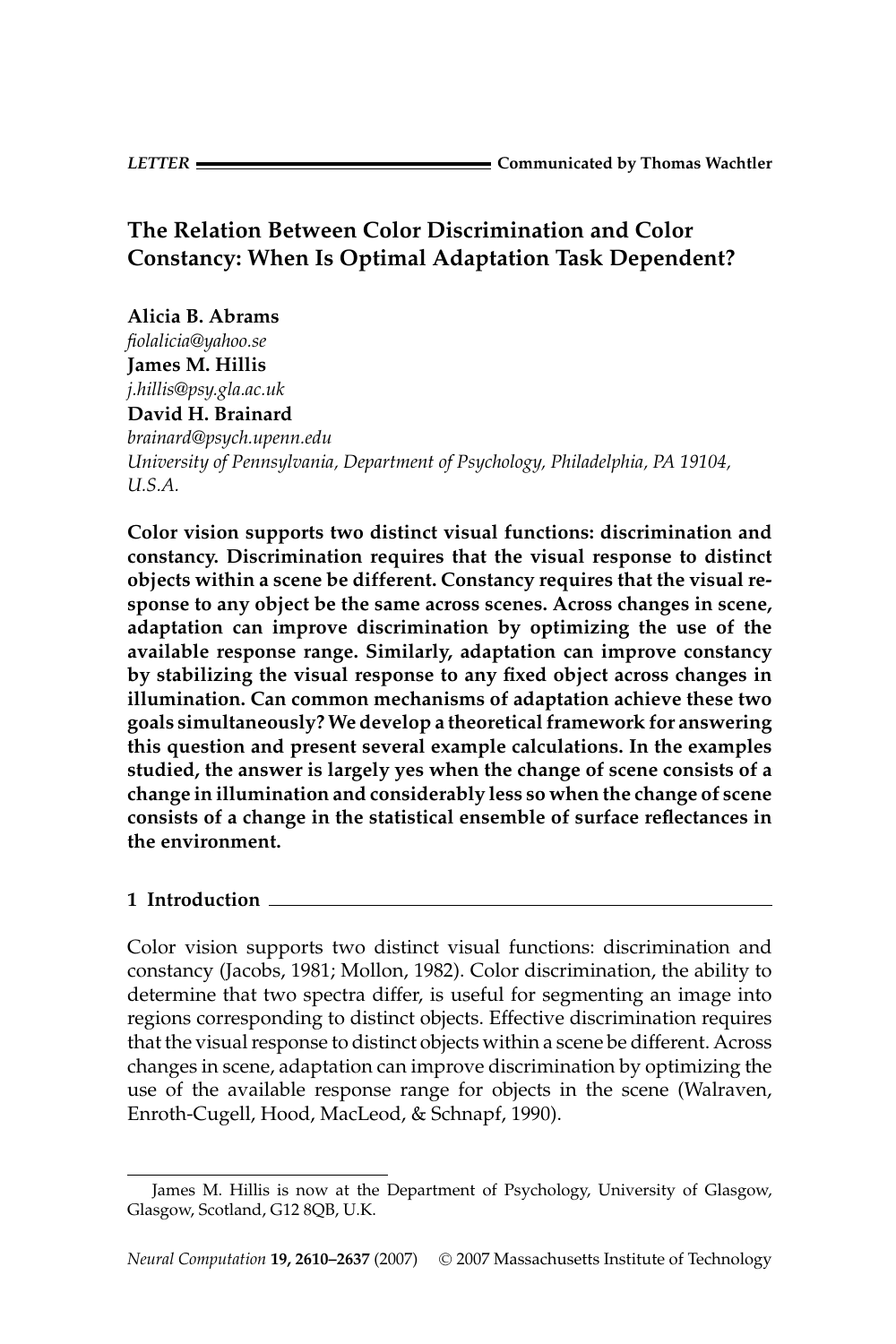Color constancy is the ability to identify objects on the basis of their color appearance (Brainard, 2004). Because the light reflected from an object to the eye depends on both the object's surface reflectance and the illumination, constancy requires that some process stabilize the visual representation of surfaces across changes in illumination. Early visual adaptation can mediate constancy if it compensates for the physical changes in reflected light caused by illumination changes (Wandell, 1995).

Although there are large theoretical and empirical literatures concerned with both how adaptation affects color appearance and constancy on the one hand (Wyszecki, 1986; Zaidi, 1999; Foster, 2003; Shevell, 2003; Brainard, 2004), and discrimination on the other (Wyszecki & Stiles, 1982; Walraven et al., 1990; Hood & Finkelstein, 1986; Lennie & D'Zmura, 1988; Kaiser & Boynton, 1996; Eskew, McLellan, & Giulianini, 1999), it is rare that the two functions are considered simultaneously. Still, it is clear that they are intimately linked since they rely on the same initial representation of spectral information. In addition, constancy is useful only if color vision also supports some amount of discrimination performance; in the absence of any requirement for discrimination, constancy can be achieved trivially by a visual system that assigns the same color descriptor to every object in every scene.<sup>1</sup> The recognition that constancy (or its close cousin, appearance) and discrimination are profitably considered jointly has been exploited in a few recent papers (Robilotto & Zaidi, 2004; Hillis & Brainard, 2005).

Here we ask whether applying the same adaptive transformations to visual responses can simultaneously optimize performance for both constancy and discrimination. If the visual system adapts to each of two environments so as to produce optimal color discrimination within each, what degree of constancy is achieved? How does this compare with what is possible if adaptation is instead tailored to optimize constancy, and what cost would such an alternative adaptation strategy impose on discrimination performance?

To address these questions, we adopt the basic theoretical framework introduced by Grzywacz and colleagues (Grzywacz & Balboa, 2002; Grzywacz & de Juan, 2003; also Brenner, Bialek, & de Ruyter van Steveninck, 2000; von der Twer & MacLeod, 2001; Foster, Nascimento, & Amano, 2004; Stocker & Simoncelli, 2005) by analyzing task performance using explicit models of the visual environment and early visual processing. Parameters in the model visual system specify the system's state of adaptation, and we study how these parameters should be set to maximize performance, where the evaluation is made across scenes drawn from a statistical model of the visual environment (see Grzywacz & Balboa, 2002; Grzywacz

 $1$ This is sometimes referred to as the Ford algorithm, after a quip attributed to Henry Ford: "People can have the Model T in any color—so long as it's black" (http://en.wikiquote.org/wiki/Henry Ford).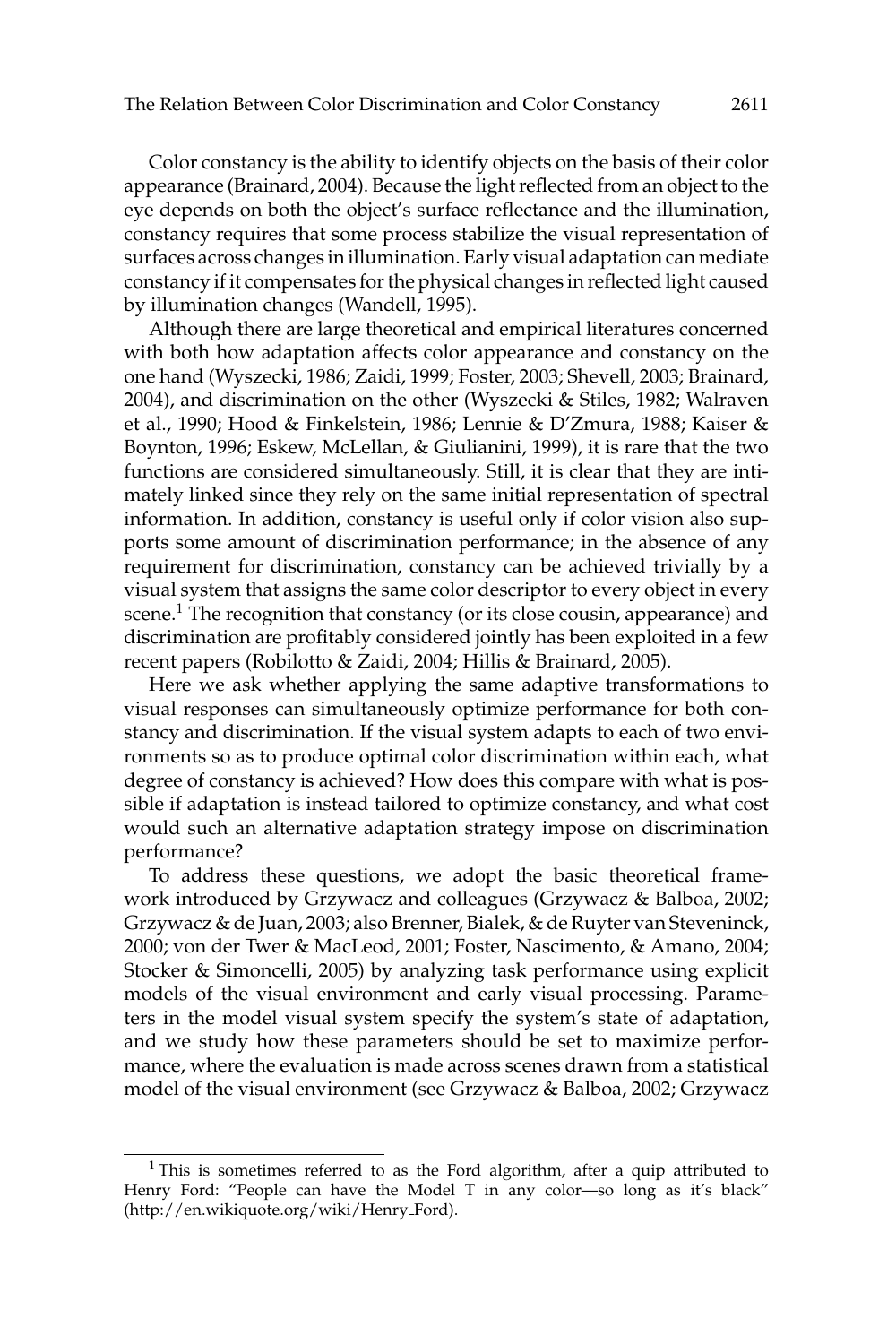& de Juan, 2003). Within this framework, we investigate the trade-offs between optimizing performance for discrimination and for constancy. We begin in section 2 with consideration of a simple one-dimensional example that illustrates the basic ideas and then generalize in section 3. The work presented here complements our recent experimental efforts directed toward understanding the degree to which measured adaptation of the visual pathways mediates judgments of both color discrimination and color appearance (Hillis & Brainard, 2005).

#### **2 Univariate Example**

We begin with the specification of a model visual system, a visual environment, and performance measures. The basic structure of our problem is well illustrated for the case of lightness/brightness constancy and discrimination, and we begin with a treatment of this case.

**2.1 Visual Environment.** The model visual environment consists of achromatic matte surfaces lit by a diffuse illuminant. Each surface *j* is characterized by its reflectance  $r_i$ , which specifies the fraction of incident illumination that is reflected. Each illuminant is specified by its intensity  $e_i$ . The intensity of light *ci*,*<sup>j</sup>* reflected from surface *j* under illuminant *i* is thus given by

$$
c_{i,j} = e_i r_j. \tag{2.1}
$$

At any given moment, we assume that the illuminant *ei* is known and that the particular surfaces in the scene have been drawn from an ensemble of surfaces. The ensemble statistics characterize regularities of the visual environment. In particular, we suppose that

 $r_j \sim \bar{N}(\mu_r, \sigma_r^2)$ ,  $(2.2)$ 

where ∼ indicates "distributed as" and  $\bar{N}(\mu_r, \sigma_r^2)$  represents a truncated normal distribution with mean parameter  $\mu_r$  and variance parameter  $\sigma_r^2$ . The overbar in the notation indicates the truncation, which means that the probability of obtaining a reflectance in the range  $0 \le r_i \le 1$  is proportional to the standard normal density function, while the probability of obtaining a reflectance outside this range is zero. The truncated distribution is normalized so that the total probability across all possible values of  $r_i$  is unity.

We are interested in (1) how well a simple model visual system can discriminate and identify randomly chosen surfaces viewed within a single scene and (2) how well the same visual system can discriminate and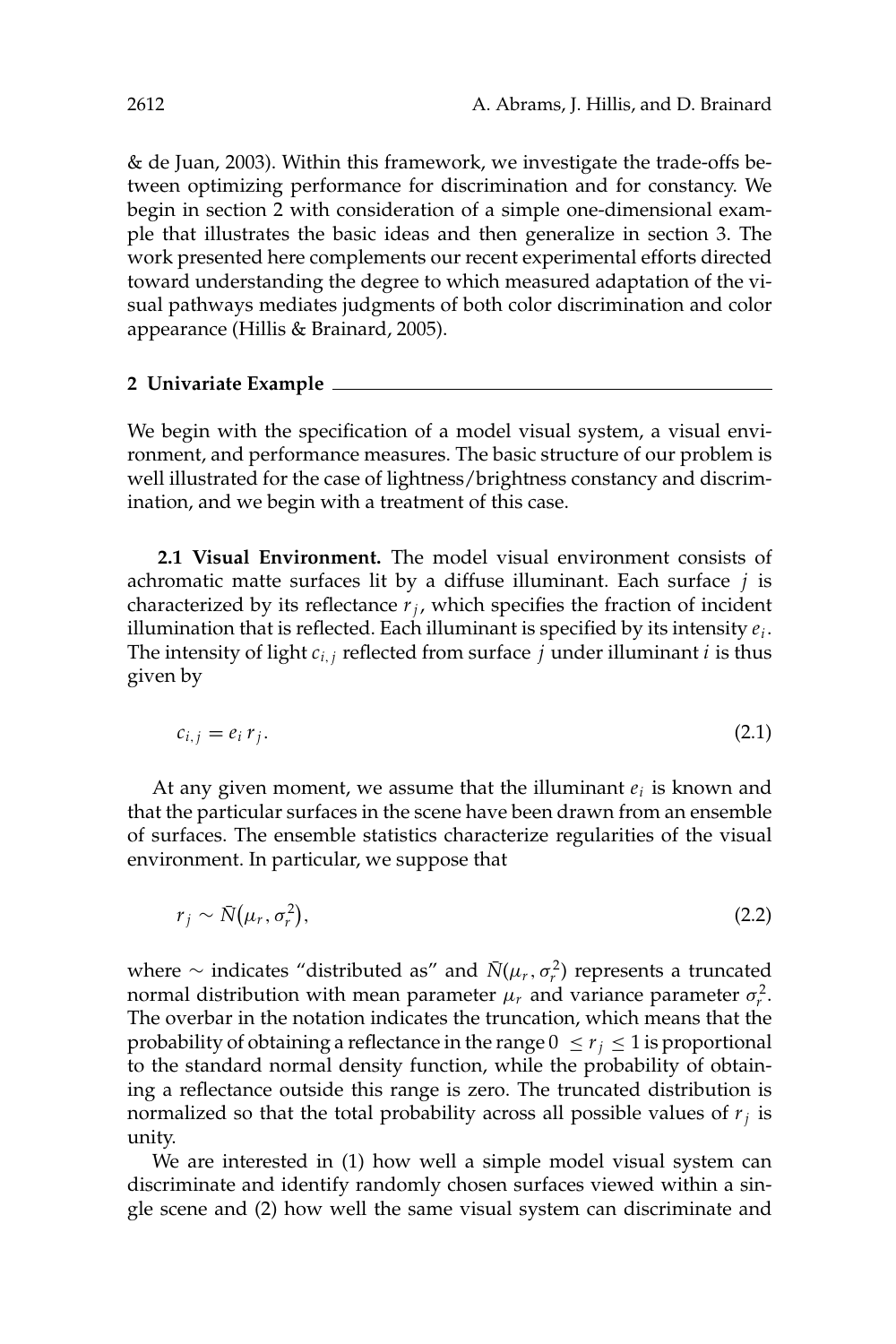identify randomly chosen surfaces viewed across different scenes where the illumination, surface ensemble, or state of adaptation has changed.

**2.2 Model Visual System.** The model visual system has a single class of photoreceptor. At each location, the information transmitted by this photoreceptor is limited in two ways. First, the receptor has a limited response range. We capture this by supposing that the deterministic component of the response to surface *j* under illuminant *i* is given by

$$
u_{i,j} = \frac{(gc_{i,j})^n}{(gc_{i,j})^n + 1},
$$
\n(2.3)

where  $u_{i,j}$  represents the visual response,  $c_{i,j}$  represents the intensity of incident light obtained through equation 2.1, *g* is a gain parameter, and *n* is a steepness parameter that controls the slope of the visual response function. For this model visual system, the adaptation parameters *g* and *n* characterize the system's state of adaptation. Across scenes, the visual system may set *g* and *n* to optimize its performance.

The second limit on the transmitted information is that the responses are noisy. We can capture this by supposing that the deterministic component of the visual responses is perturbed by zero-mean additive visual noise, normally distributed with variance  $\sigma_n^2$ .

**2.3 Discrimination Task and Performance Measure.** To characterize discrimination performance, we need to specify a discrimination task. We consider a same-different task. On each trial, the observer sees either two views of the same surface (*same trials*) or one view each of different surfaces (*different trials*), all viewed under the same light *ei* . The observer's task is to respond "same" on the same trials and "different" on the different trials. On same trials, a single surface is drawn at random from the surface ensemble and viewed twice. On different trials, two surfaces are drawn independently from the surface ensemble. Independently drawn noise is added to the response for each view of each surface. This task is referred to in the signal detection literature as a roving same-different design (Macmillan & Creelman, 2005). The observer's performance is characterized by a hit rate (fraction of "same" responses on same trials) and a false alarm rate (fraction of "same" responses on different trials).

It is well known that the hit and false alarm rates obtained by an observer in a same-different task depend on both the quality of the information supplied by the visual responses (i.e., signal-to-noise ratio) and how the observer chooses to trade off hits and false alarms (Green & Swets, 1966; Macmillan & Creelman, 2005). By tolerating more false alarms, an observer can increase his or her hit rate. Indeed, by varying the response criterion used in the hit–false alarm trade-off, an observer can obtain performance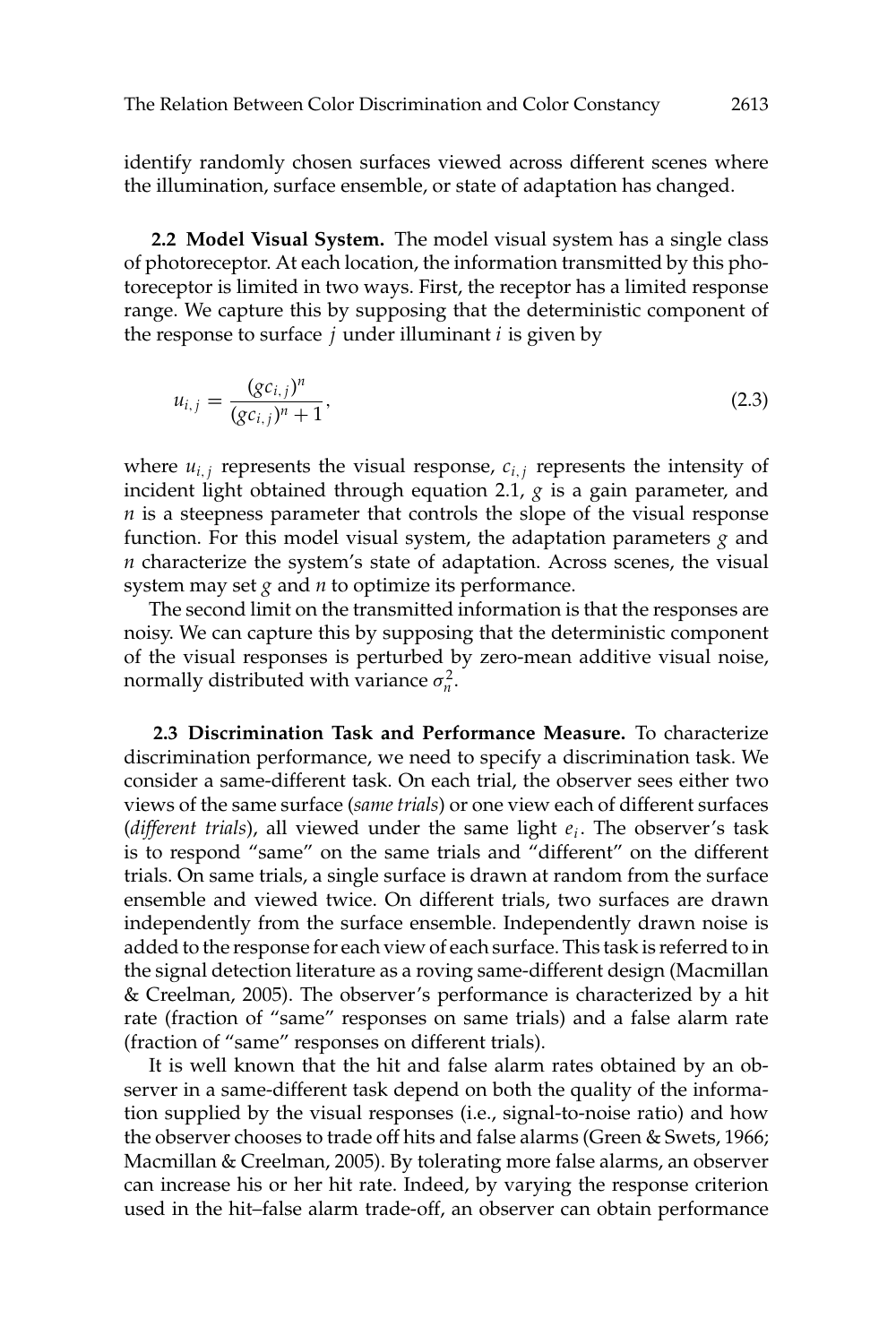

Figure 1: ROC diagram. The ROC (receiver operating characteristic) diagram plots hit rate versus the false alarm rate. An observer can maximize hit rate by responding "same" on every trial. This will lead to a high false alarm rate, and performance will plot at (1,1) in the diagram. An observer can minimize false alarms by responding "different" on every trial and achieve performance at (0,0). Varying criteria between these two extremes produces a trade-off between hits and false alarms. The exact locus traced out by this trade-off depends on the information used at the decision stage. Better information leads to performance curves that tend more toward the upper left of the plot (the solid curve indicates better information than the dashed curve.) The area under the ROC curve, referred to as *A* , is a task-specific measure of information that does not depend on criterion. The hatched area is *A* for the dashed ROC curve. The ROC curves shown were computed for two surfaces with reflectances  $r_1 = 0.15$  and  $r_2 = 0.29$ presented in a roving same-different design. The illuminant had intensity  $e =$ 100, and the deterministic component of the visual responses was computed from equation 2.3 with  $g = 0.02$  and  $n = 2$ . The solid line corresponds to  $\sigma_n =$ 0.05 and  $A' = 0.85$ , and the dashed line corresponds to  $\sigma_n = 0.065$  and  $A' = 0.76$ . Hit and false alarm rates were computed using the decision rule described in section 2.4.

denoted by a locus of points in what is referred to as a receiver operating characteristic (ROC) diagram (see Figure 1 and its caption). A standard criterion-free measure of the quality of information available in the visual responses is *A* , the area under the ROC curve (Green & Swets, 1966; Macmillan & Creelman, 2005). In this letter, we use  $A'$  as our measure of performance for both discrimination (as is standard) and constancy (see below).

**2.4 Effect of Adaptation on Discrimination.** To understand the effect of adaptation, we ask how the average *A'* depends on the adaptation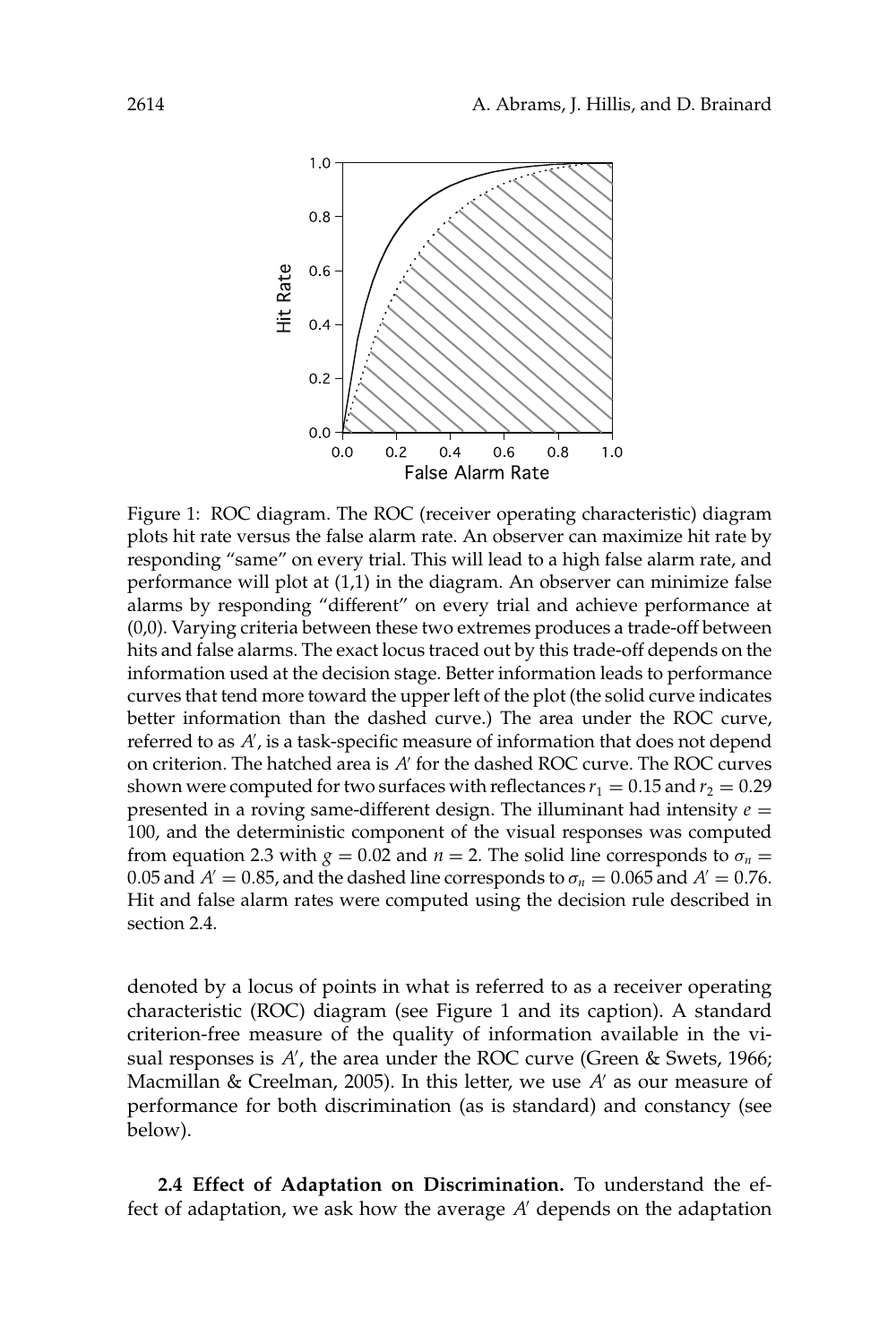parameters, given the surface ensemble, illuminant, and noise. For a roving design, a near-optimal strategy is to compute the magnitude of the difference between the visual responses for two surfaces and compare this difference to a criterion *C* (Macmillan & Creelman, 2005). The intuition is that when the visual responses to the two surfaces are similar, the observer should say "same." Let  $u_{i,j}$  be the visual response to one surface under the given illuminant *ei* , *ui*,*<sup>k</sup>* to the other surface. The observer responds "same" if the squared response difference  $\Delta u_{i,jk}^2 = ||u_{i,j} - u_{i,k}||^2$  is less than *C* and "different" if  $\Delta u_{i,jk}^2 \geq C$ .

For any pair of surfaces  $r_i$  and  $r_k$ , we can compute the values of the deterministic component of the corresponding visual responses (*ui*,*<sup>j</sup>* and  $u_{i,k}$ ), once we know the illuminant  $e_i$  and the adaptation parameters *g* and *n*. Because of noise, the observed response difference  $\Delta u_{i,jk}^2$  varies from trial to trial. If the variance of the noise is  $\sigma_n^2$ , the distribution of the quantity  $(\Delta u'_{i,jk})^2 = (\Delta u_{i,jk}/\sqrt{2}\sigma_n)^2$  is noncentral chi-squared with 1 degree of freedom and noncentrality parameter  $(\Delta u_{i,jk}/\sqrt{2}\sigma_n)^2$ .<sup>2</sup> Because scaling the visual response for both same and different trials by a common factor  $1/\sqrt{2}\sigma_n$  does not affect the information contained in these responses, a decision rule based on comparing  $(\Delta u'_{i,jk})^2$  criterion  $C' = C/2\sigma^2$  leads to the same performance as one that compares  $\Delta u_{i,jk}^2$  to *C*. Thus, the known noncentral chi-square distributions on same and different trials may be used, along with standard signal detection methods, to compute hit and false alarm rates for a set of criteria. The resultant ROC curve may then be numerically integrated to find the value of  $A'_{i,\,jk}$ .

To evaluate overall discrimination performance, we compute *A <sup>i</sup>*,*jk* for many pairs of surfaces drawn according to the surface ensemble and compute an aggregate measure. Figure 2 illustrates how the gain parameter *g* affects discrimination performance for a single illuminant and surface ensemble, when the steepness parameter is held fixed at  $n = 2$ . The top shows histograms of *A <sup>i</sup>*,*jk* for two choices of gain. As the gain parameter is changed from  $g = 0.010$  (solid bars) to  $g = 0.021$  (hatched bars), the values of *A <sup>i</sup>*,*jk* increase, with fewer values near 0.5 and more values near 1.0.

To study how performance varies parametrically with changes in gain, we need a measure that summarizes the change in the distribution of the  $A'_{i,jk}$ . In this letter, we use the mean of the  $A'_{i,jk}$  for this purpose. For simplicity of notation, we denote this value by the symbol  $\mathcal{O}$  (script "D" for discrimination). The bottom panel of Figure 2 shows how  $\mathcal O$  varies with gain for four noise levels. There is an optimal choice of gain for each noise level (cf. Brenner et al., 2000), and the optimal gain does not vary appreciably with noise level. To provide some intuition about the state of the model

<sup>&</sup>lt;sup>2</sup> On same trials, the difference  $(\Delta u_{i,\,jk}')^2$  is 0, and the distribution reduces to ordinary chi-squared.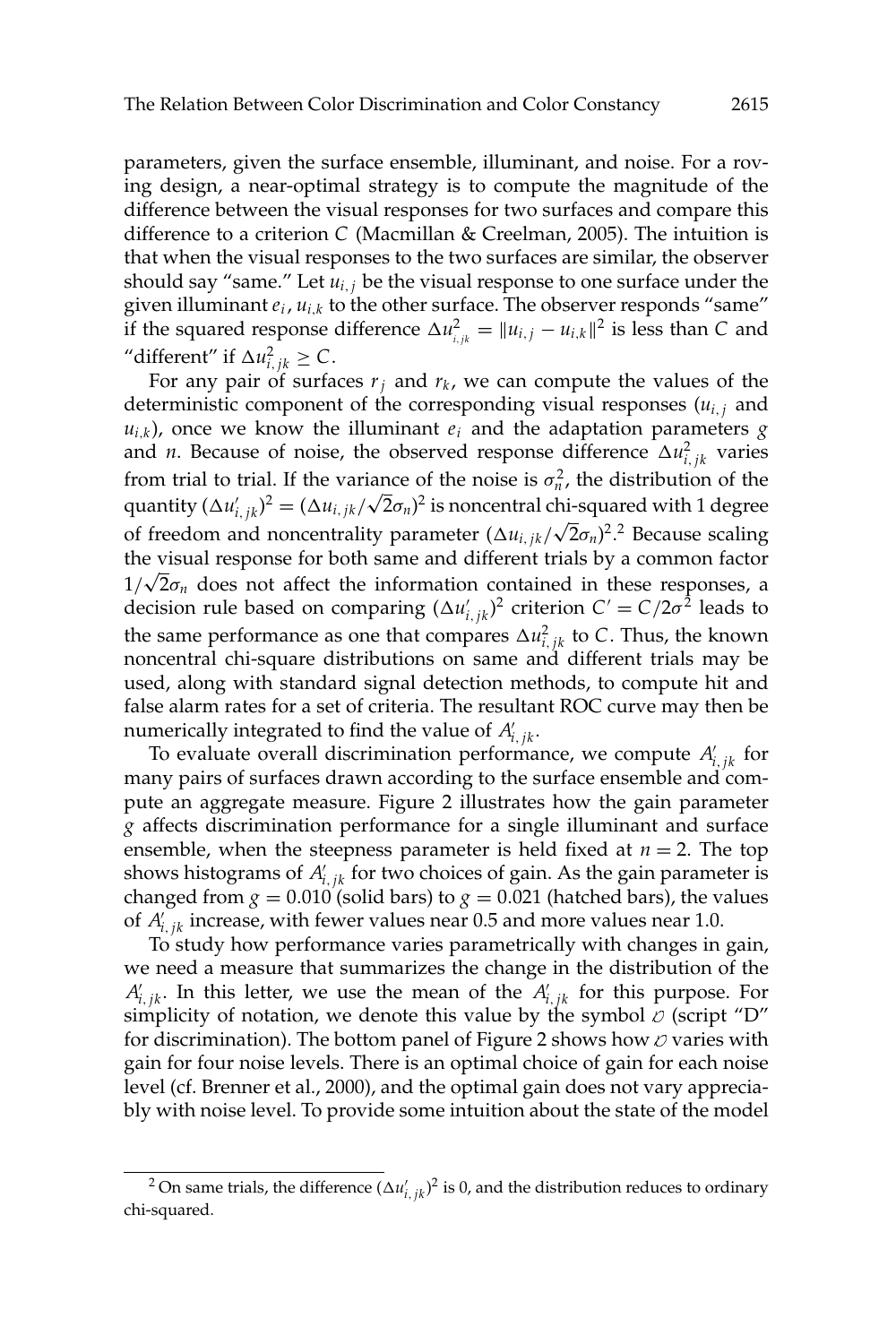

Figure 2: Effect of gain and noise on discrimination performance. (Top) Histograms of the discrimination measure *A <sup>i</sup>*,*jk* for two values of the gain parameter (solid bars,  $g = 0.010$ ; hatched bars,  $g = 0.021$ ). In the calculations, we set  $\sigma_n = 0.05$ ,  $n = 2$ ,  $\mu_r = 0.5$ ,  $\sigma_r = 0.3$ , and  $e = 100$ . Calculations were performed for 500 draws from the surface ensemble, and *A <sup>i</sup>*,*jk* was evaluated for all possible 124,750 surface pairs formed from these draws. (Bottom) The mean of the *A i*,*jk* (denoted by  $\mathcal{O}$ ) as a function of the gain parameter for four noise levels.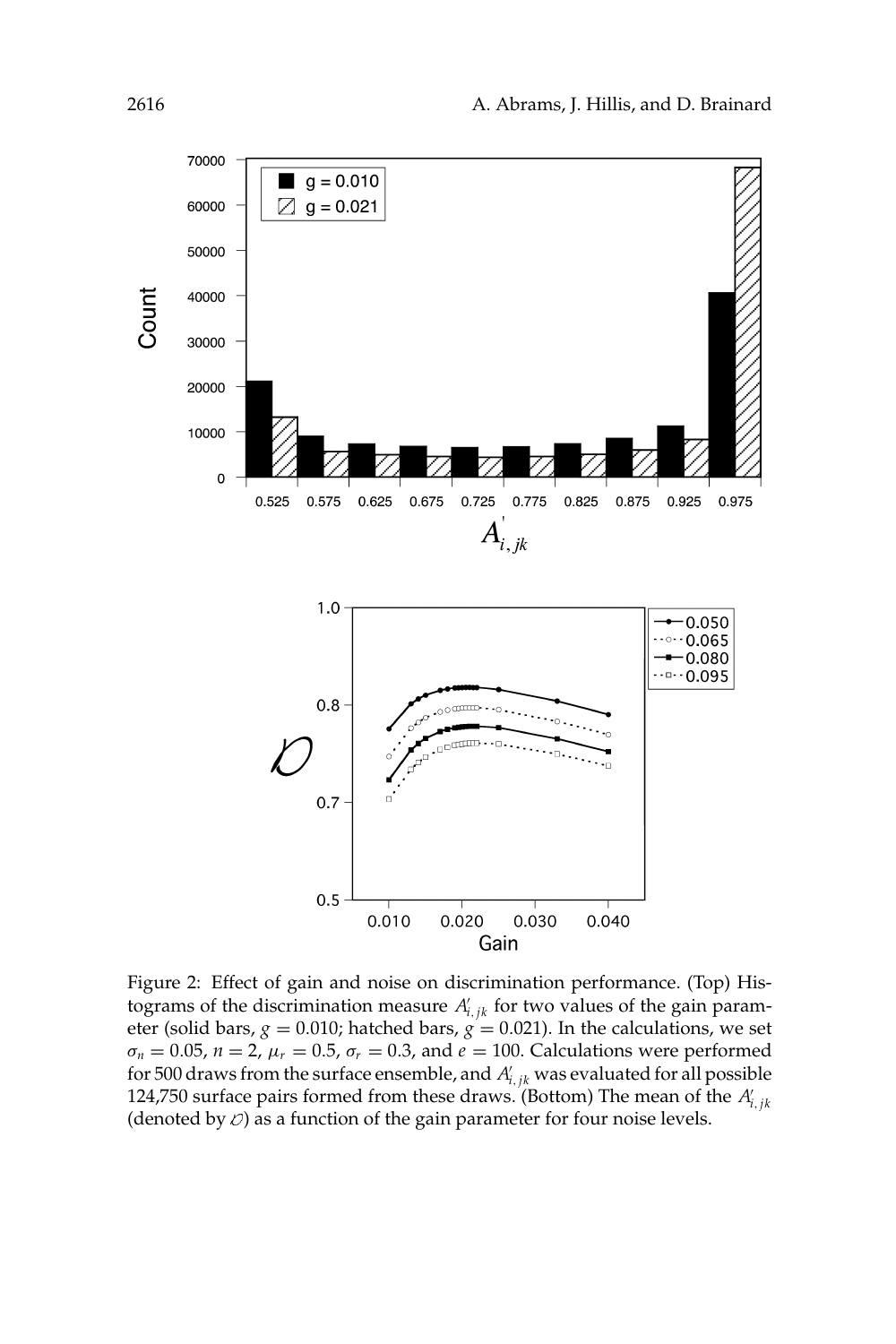

Figure 3: State of model visual system for optimal choice of gain. The top right panel shows the response function for the optimal choice of gain ( $g = 0.021$ ) when the noise is  $\sigma_n = 0.05$ . Below the response function is a histogram of the light intensities *ci*,*<sup>j</sup>* reaching the eye, while to the left is a histogram of the resultant visual responses. Calculations were performed for 500 draws from the surface ensemble. Choices of gain less than or greater than the optimum would shift the response function right or left. For these nonoptimal choices, visual responses would tend to cluster nearer to the floor or ceiling of the response range, resulting in poorer discrimination performance.

visual system when the gain is optimized, the top right panel of Figure 3 shows the response function obtained for the optimal choice of gain when  $\sigma_n = 0.05$ . The histogram below the *x*-axis of this panel shows the distribution of reflected light intensities, while that to the left of the *y*-axis shows the distribution of visual responses. The histogram of responses appears more uniform than the histogram of light intensities. This general effect is expected from standard results in information theory, where maximizing the information transmitted by a channel occurs when the distribution of channel responses is uniform (Cover & Thomas, 1991). The response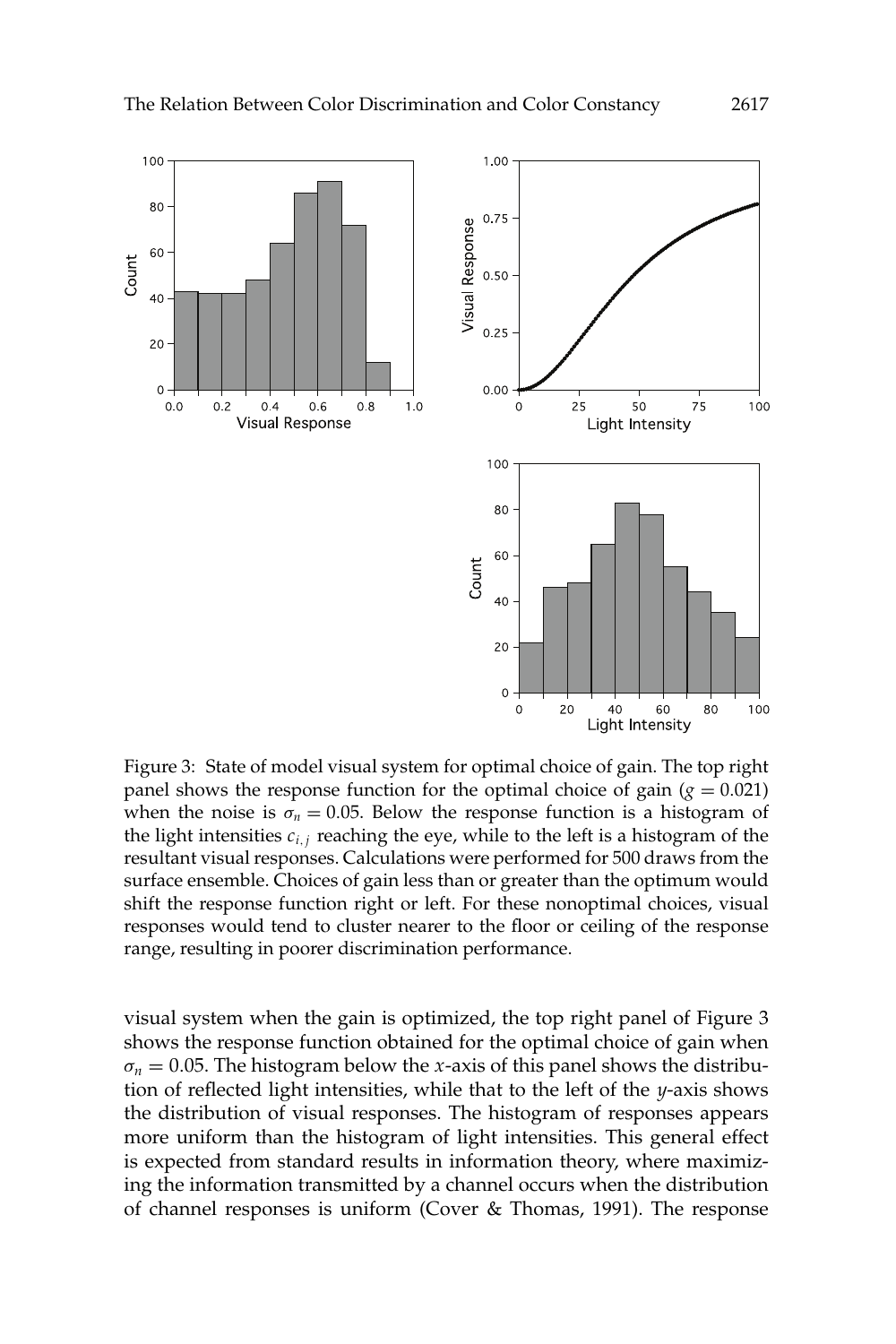

Figure 4: Effect of illuminant change on discrimination and constancy performance. The filled circles and solid line show how discrimination performance  $O$  decreases when the illuminant intensity is changed and the adaptation parameters are held constant. Here the *x*-axis indicates the single scene illuminant intensity used in the calculations for the corresponding point. The open circles and dashed line show how constancy performance  $\mathcal C$  decreases when the test illuminant intensity is changed and the adaptation parameters are held fixed across the change. Here the *x*-axis indicates the test illuminant intensity, with the reference illuminant intensity held fixed at 100. All calculations performed with adaptation parameters held fixed ( $g = 0.021$ ,  $n = 2$ ) and for  $\sigma_n = 0.05$ . The surface distribution had parameters  $\mu_r = 0.5$  and  $\sigma_r = 0.3$ .

histogram is not perfectly uniform because varying the gain alone cannot produce this result and because our performance measure is  $\mathcal D$  rather than bits transmitted. Figure 6 below shows response histograms when both gain and steepness parameters are allowed to vary.

**2.5 Effect of Illuminant Change on Discrimination.** We can also investigate the effect of illumination changes on performance and how adaptation can compensate for such changes. First, consider the case where the adaptation parameters are held fixed. We can compute the performance measure  $\mathcal O$  for any visual environment. The filled circles and solid line in Figure 4 plot  $\varnothing$  as a function of the illuminant intensity when the adaptation parameters, noise, and surface ensemble are held fixed. Not surprisingly, performance falls off with the change of illuminant: increasing the illuminant intensity pushes the intensity of the reflected light toward the saturating region of the visual response function and compresses the response range used.

The effect of increasing the illuminant intensity is multiplicative, so this effect can be compensated for by decreasing the gain (which also acts multiplicatively) so as to keep the distribution of responses constant. Perfect compensation is possible in this example because of the match between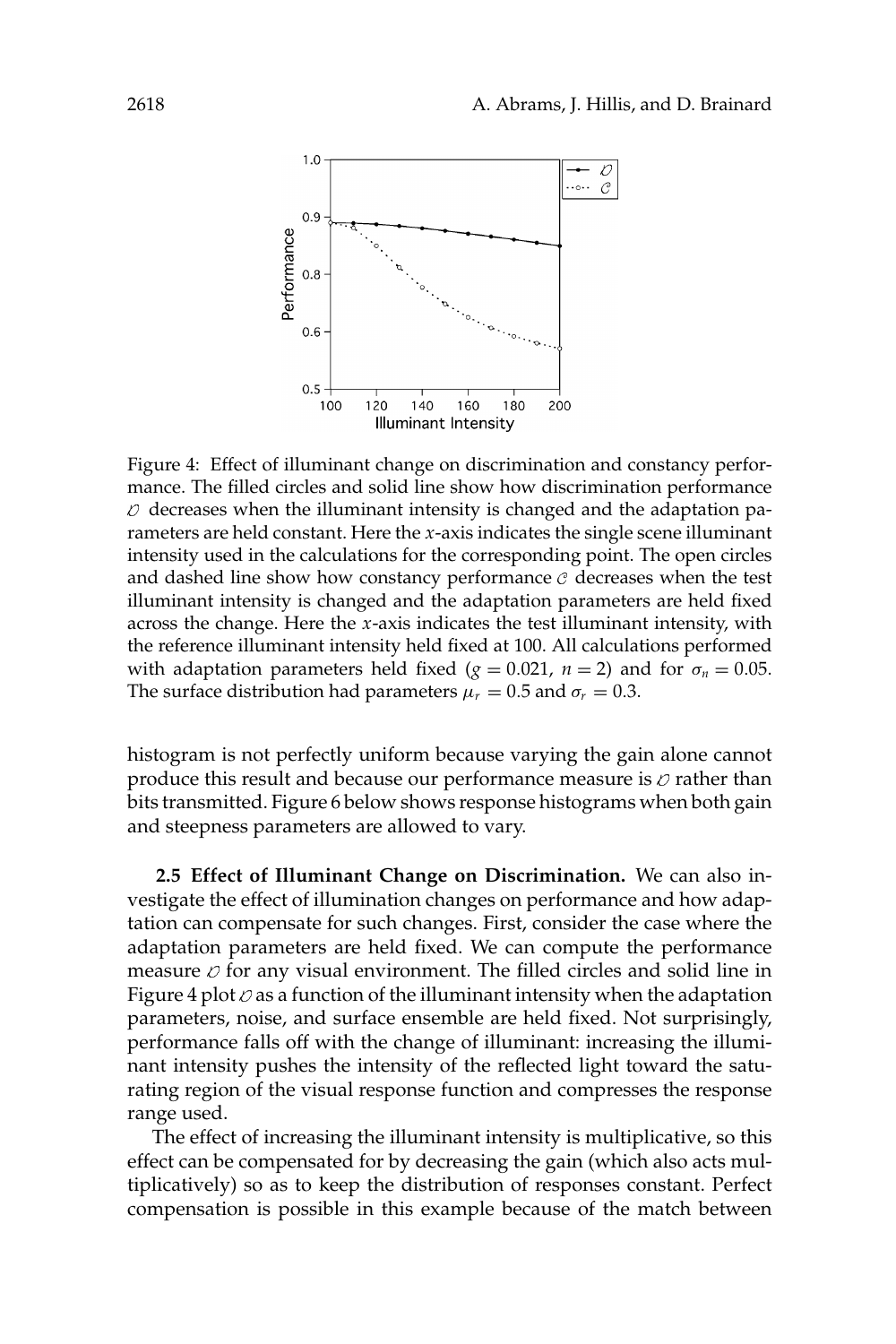the physical effect of an illuminant change (multiplication of all reflected light intensities by the same factor) and the effect of a gain change (also multiplication of the same intensities by a common factor). In general, such perfect compensation is not possible.

**2.6 Constancy.** Suppose that instead of discriminating between surfaces seen under a common illuminant, we ask the question of constancy: How well can the visual responses be used to judge whether two surfaces are the same, when on each trial one surface is viewed in a reference environment and the other is viewed in a test environment? On same trials of the constancy experiment, the observer sees a surface in the reference environment and the same surface in the test environment. On different trials, the observer sees one surface in the reference environment and a different surface in the test environment. As in the discrimination experiment, the observer must respond "same" or "different." The test and reference environments can differ through a change in illuminant, a change in surface ensemble, a change in adaptation parameters, or all of these.

We assume that the observer continues to employ the same basic distance decision rule applied to the visual responses, with the decision variable evaluated across the change of environment:  $\vec{\Delta} u_{jk}^2 = ||u_{\text{ref},j} - u_{\text{test},k}||^2$ . On same trials, the expression is evaluated for a single surface across the change  $(r_k = r_i)$ , and on different trials, the expression is evaluated for two draws from the surface ensemble. In the notation, the arrow indicates that the response difference is evaluated across the change from reference to test environment. Basing the decision rule on the response difference models the fact that in our framework, the observer has no explicit knowledge of the illuminant, surface ensemble, or state of adaptation—all effects of adaptation on performance are modeled explicitly with a change in adaptation parameters.3

The quantity *A* remains an appropriate measure of performance across a change in visual environments, as it continues to characterize how well hits and false alarms trade off as a function of a decision criterion. For any pair of surfaces, we denote the value of *A'* obtained across the change as  $A'_{jk}$ . We obtain an aggregate performance measure by computing the mean of the  $A'_{jk}$ . To emphasize the fact that the performance measure for constancy is computed across a change in visual environments, we denote this measure by the symbol  $\mathcal C$  (script "C" for constancy) rather than overloading the meaning of the symbol  $\varnothing$ . Evaluating  $\varnothing$  requires specification of the

<sup>&</sup>lt;sup>3</sup> This choice may be contrasted with work where the measure of performance is bits of information transmitted (Foster et al., 2004). Measurements of information transmitted are silent about what subsequent processing is required to extract the information. Here we are explicitly interested in the performance supported directly by the visual response representation.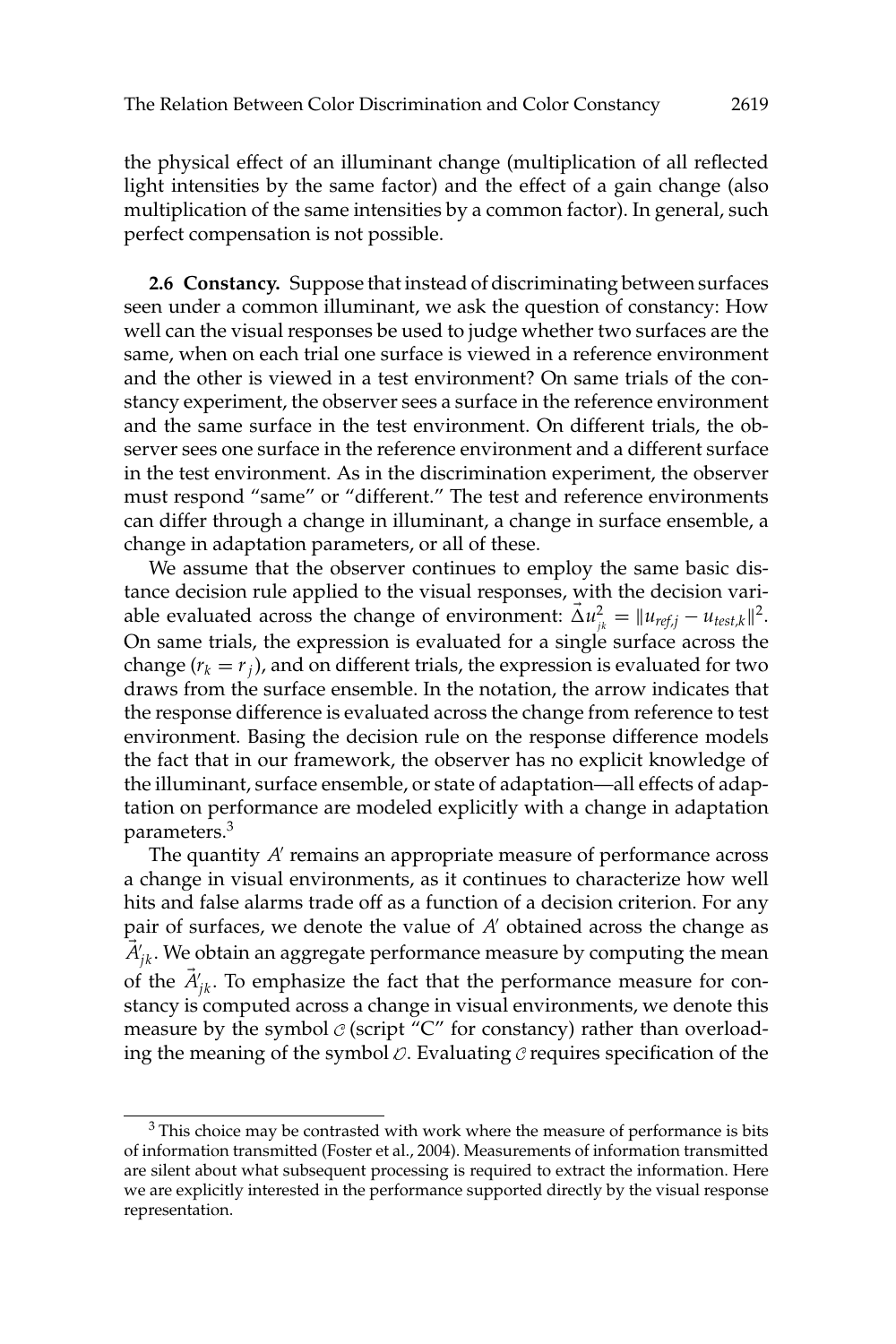illuminant and adaptation parameters for both test and reference environments, as well as the surface ensemble and noise level over which the  $A'_{jk}$ are evaluated. Note that  $\mathcal O$  may be regarded as a special case of  $\mathcal O$  when the illumination, surface, and adaptation parameters are all held fixed, so that the test and reference environments are identical.

As an example, the open circles and dashed line in Figure 4 show how constancy performance  $\mathcal C$  falls off with a change in test illuminant when there is no compensatory change in adaptation parameters. The reference illuminant had intensity 100, and the *x*-axis provides the intensity of the test illuminant. Constancy performance  $\mathcal C$  was evaluated across draws from the surface ensemble common to the reference and test environments.

As with the effect of the illuminant change on within-illuminant discrimination performance, the deleterious effect of the illuminant change on constancy may be eliminated if an appropriate gain change occurs between the test and reference scenes. This is because changing the gain with the illumination can restore the responses under the test light back to their values under the reference light.

**2.7 Trade-offs Between Discrimination and Constancy.** When the adaptation parameters include a gain change, adaptation can compensate perfectly for changes in illumination intensity so that discrimination performance  $\mathcal{O}$  (obtained in a discrimination experiment) remains unchanged and constancy performance  $\mathcal{C}$  (obtained in a constancy experiment with a change of illuminant intensity and a gain change that compensates for it) is at ceiling given discrimination. More generally, there will be cases where the adaptation parameters available within a given model visual system are not able to compensate completely for environmental changes. This raises the possibility that the adaptation parameters that optimize discrimination may differ from those that optimize constancy.

Consider the case of an illuminant change where the gain parameter is held fixed and the steepness parameter *n* is allowed to vary between test and reference environments. Each connected set of solid circles in the left panel of Figure 5 plots  $\mathcal C$  against  $\mathcal D$  for various choices of the steepness parameter. The five different sets shown were computed for different levels of noise. The point at the lower right of each set indicates performance when the steepness parameter was chosen to maximize  $\mathcal{O}$  for the test illuminant, while the point at the upper left plots performance when the steepness parameter was chosen to maximize  $\mathcal{C}$ , evaluated across the change from reference to test illuminant. The points between these two extremes represent performance obtained when the steepness parameter was chosen to maximize either the expression  $\mathcal{O} - w(\mathcal{C} - \mathcal{C}_0)^2$  or the expression  $\mathcal{C} - w(\mathcal{O} - \mathcal{O}_0)^2$ . Maximizing these expressions pushes the value of the leading measure as high as possible while holding the value of the other measure close to a target value. Which expression was used, as well as values of  $w$ ,  $\mathcal{C}_0$ , and  $\mathcal{D}_0$ ,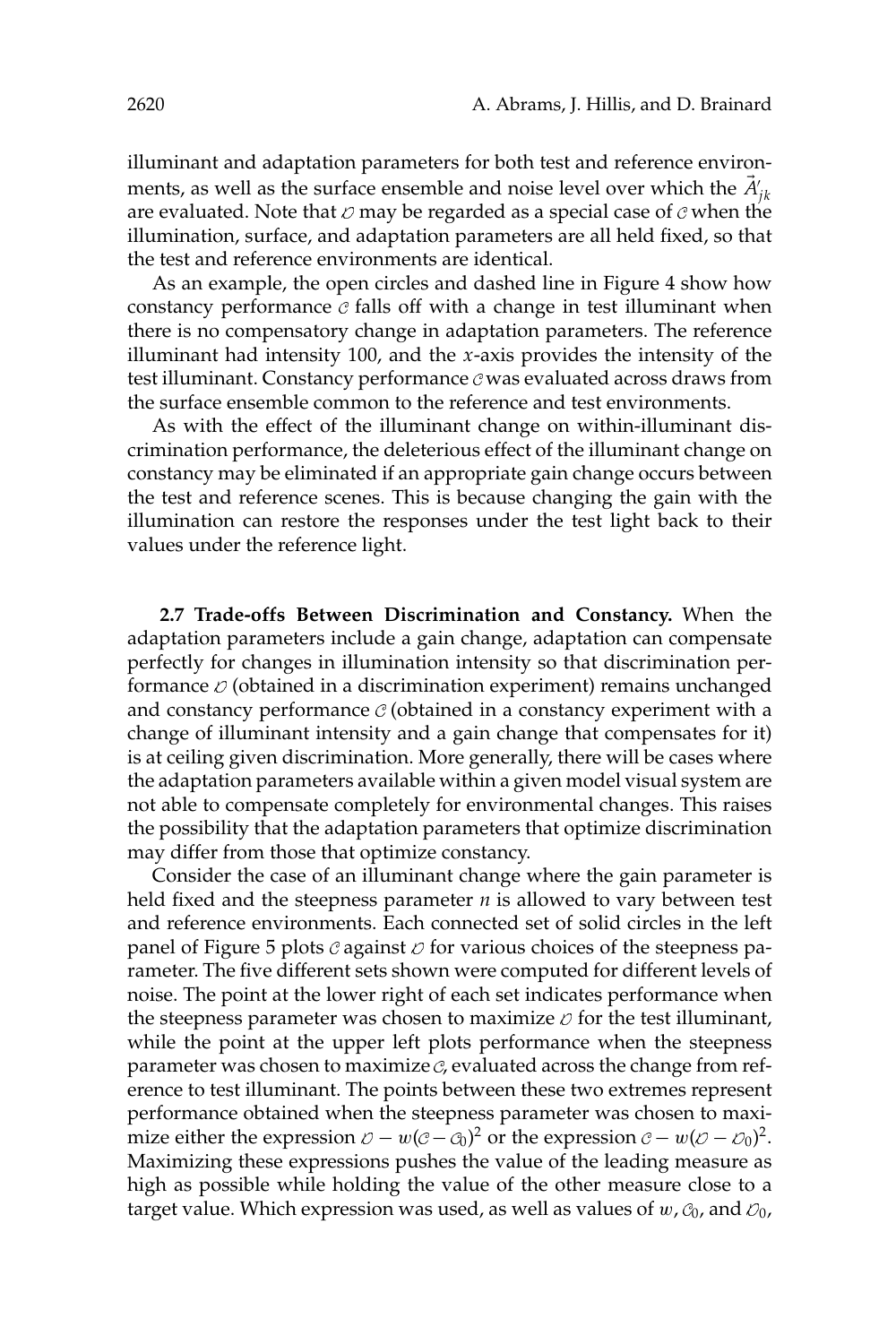

Figure 5: Trade-off between discrimination and constancy. (Left) Each set of connected solid circles shows the trade-off between  $\mathcal C$  and  $\mathcal D$  for various optimizations of the steepness parameter *n* (see the text). Each set is for a different noise level ( $σ<sub>n</sub> = 0.01, 0.025, 0.05, 0.075, 0.10$ ), with the set closest to the upper right of the plot corresponding to the lowest noise level. The reference illuminant had intensity  $e_{ref} = 100$ , and the test illuminant had intensity  $e_{test} = 160$ . The surface ensemble was specified by  $\mu_r = 0.5$  and  $\sigma_r = 0.3$  and was common to both the reference and test environments. Both  $\mathcal C$  and  $\mathcal D$  were evaluated with respect to draws from this surface ensemble. The gain parameter was held fixed at  $g = 0.02045$ . The steepness parameter for the reference environment was  $n = 4.5$ . Parameters  $g = 0.02045$  and  $n = 4.5$  optimize discrimination performance for the reference environment when  $\sigma_n = 0.05$ . The open circles connected by the dashed line show the performance points that could be obtained for each noise level if there were no trade-off between discrimination and constancy. (Right) Equivalent trade-off noise plotted against visual noise level  $\sigma_n$ . See the discussion in the text.

were chosen by hand so that the trade-off curve represented by each connected set was well sampled. Values of w and  $\mathcal{C}_0$  or  $\mathcal{D}_0$  were held fixed during the optimization for individual points on the trade-off curves. All optimizations were performed in Matlab using routines from its Optimization Toolbox (Version 3).

Figure 5 shows that there is a trade-off between the two performance measures—optimizing for constancy results in decreased discrimination performance and vice versa. Indeed, the open circles connected by the dashed line show the performance points that could be obtained for each noise level if there were no trade-off between discrimination and constancy. These were obtained as the points ( $C_{\text{max}}$ ,  $D_{\text{max}}$ ) where the maxima were obtained over the trade-off curves for each noise level.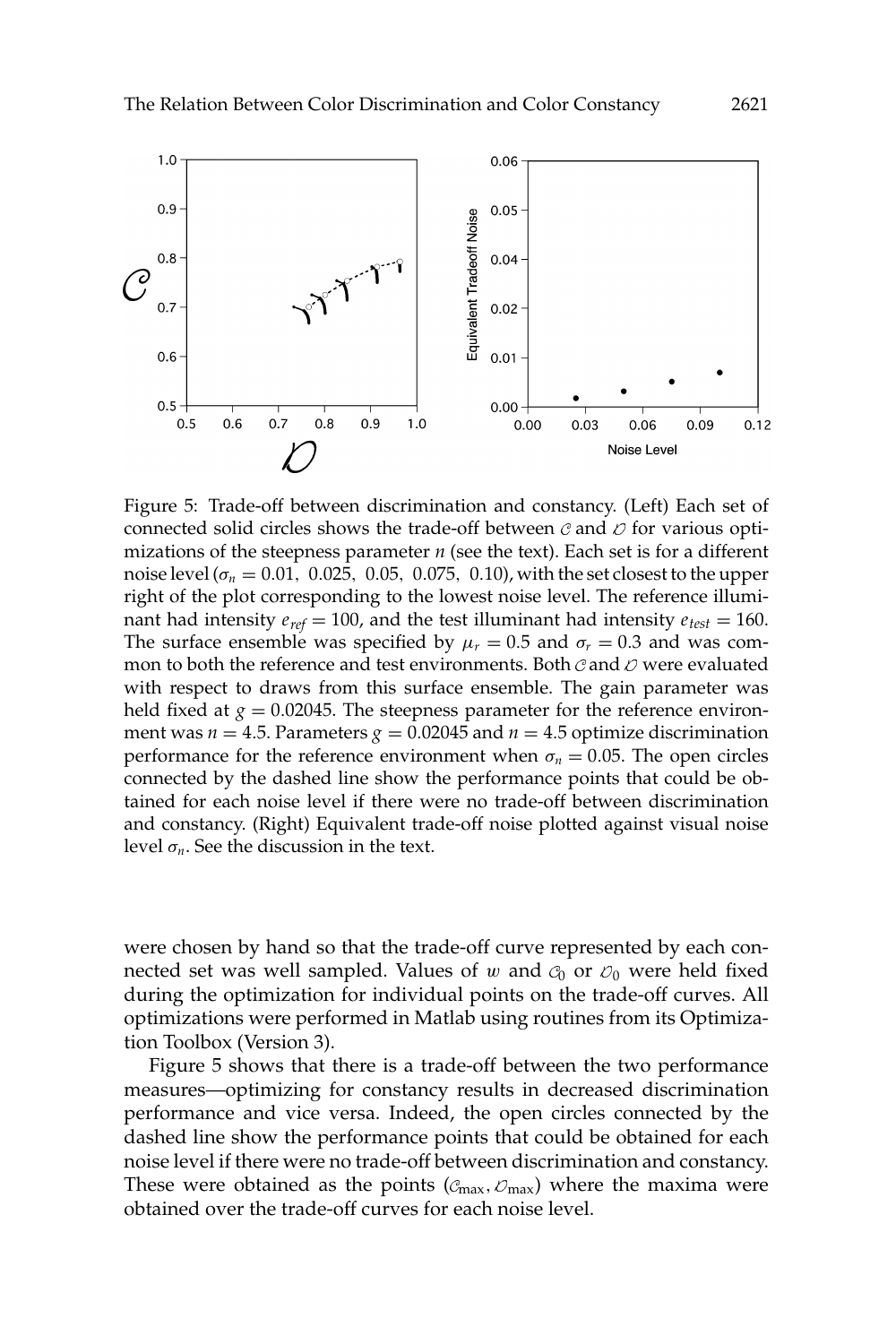Although the trade-off curves do not include the open points, the distance between each trade-off curve and its corresponding no-trade-off point is not large. One way to quantify this distance is to ask, for each trade-off curve, how much the visual noise would have to be reduced so that performance at the no-trade-off point was feasible. We call this noise reduction the *equivalent trade-off noise*. To find its value, we treat each solid point as a triplet ( $\varnothing$ ,  $\varnothing$ ,  $\sigma_n$ ) and use bilinear interpolation to find  $\sigma_n$  as a function of  $\varnothing$ and  $\mathcal{C}$ . We then identify the value of  $\sigma_n$  corresponding to each ( $\mathcal{O}_{\text{max}}, \mathcal{C}_{\text{max}}$ ). For the trade-off curve corresponding to visual noise level  $\sigma_n = 0.10$  (the lowest left curve in the left panel of Figure 5), for example, the noise level corresponding to ( $\mathcal{O}_{\text{max}}$ ,  $\mathcal{C}_{\text{max}}$ ) is 0.092, leading to an equivalent trade-off noise value of 0.008. The right panel of Figure 5 plots the equivalent tradeoff noise versus noise level  $\sigma_n$ <sup>4</sup> The mean value was  $0.005 \pm 0.003$  *S.D.* If there were no trade-off, performance at the point ( $\mathcal{O}_{\text{max}}$ ,  $\mathcal{C}_{\text{max}}$ ) would be possible for each noise level, but to achieve each ( $\mathcal{O}_{\text{max}}$ ,  $\mathcal{C}_{\text{max}}$ ) requires, on average, a reduction of the visual noise by 0.005.

**2.8 Intermediate Discussion.** The example above illustrates our basic approach to understanding how adaptation affects both discrimination and constancy. The example illustrates a number of key points. First, as is well known, adaptation is required to maintain optimal discrimination performance across changes in the state of the visual environment (Walraven et al., 1990). Second, adaptation is also necessary to optimize performance for constancy, when we require that surface identity be judged directly in terms of the visual responses. The link between adaptation and constancy has also been explored previously (Burnham, Evans, & Newhall, 1957; D'Zmura & Lennie, 1986; Wandell, 1995). What is new about our approach is that we have set our evaluations of both discrimination and constancy in a common framework by using an *A* measure for both. This allows us to ask questions about how any given adaptation strategy affects both tasks and whether common mechanisms of adaptation can simultaneously optimize performance for both. The theory we develop is closely related to measurements of lightness constancy made by Robilotto and Zaidi (2004), who used a forced-choice method to measure both discrimination within and identification across changes in illuminant. Our theory allows us to quantify the trade-off between constancy and discrimination, either by examination of the shape of trade-off curves or through the equivalent trade-off noise concept.

<sup>4</sup> Equivalent trade-off noise was computed only for visual noise levels where the corresponding point ( $\mathcal{O}_{\text{max}}$ ,  $\mathcal{O}_{\text{max}}$ ) was well within the region of the trade-off diagram where interpolation was possible. For points ( $\mathcal{O}_{\text{max}}$ ,  $\mathcal{C}_{\text{max}}$ ) outside this region, the equivalent trade-off noise is not well constrained by the trade-off curves that we computed.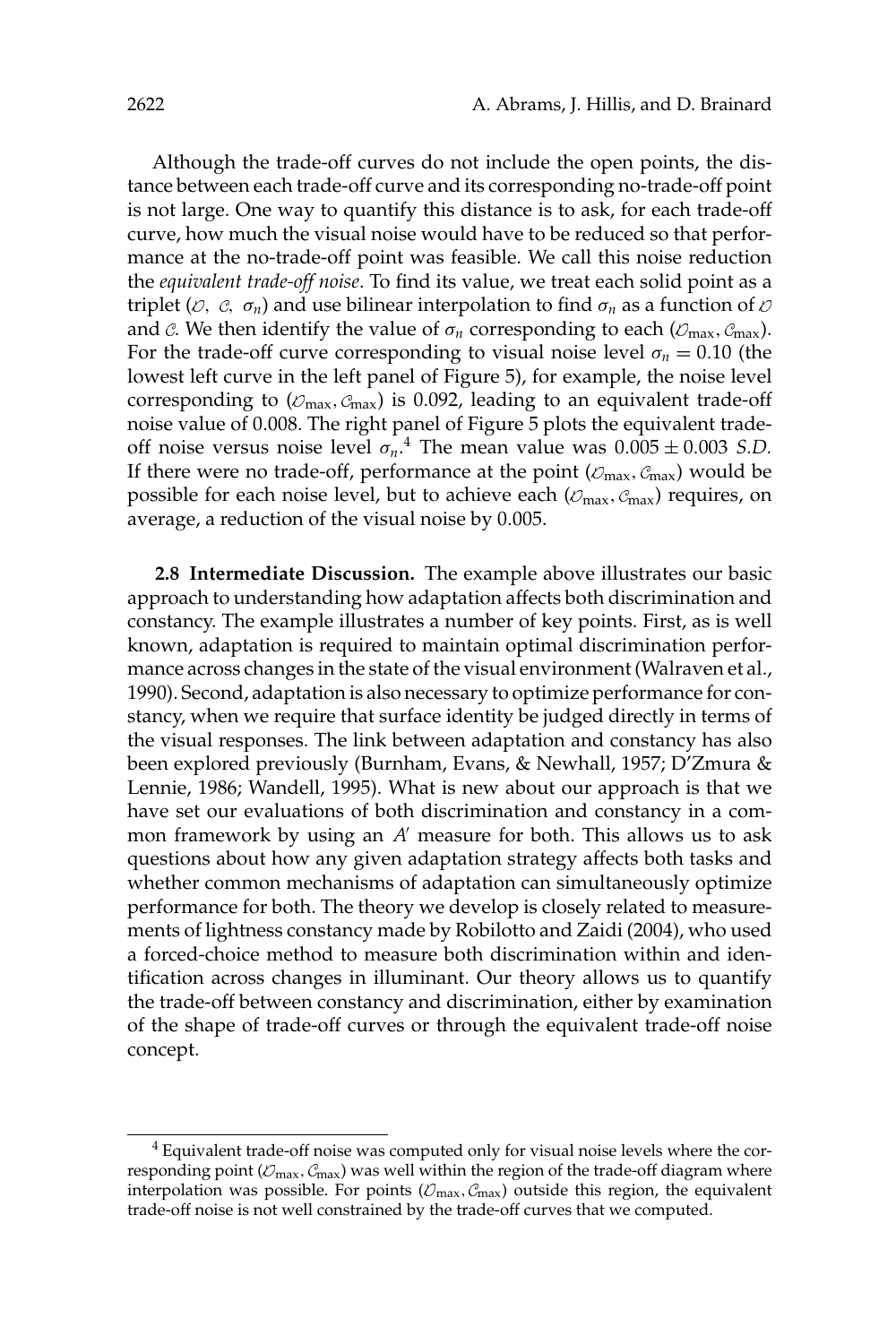**2.9 Contrast Adaptation.** Changing the illuminant is not the only way to change the properties of the environment. Within the context of the univariate case introduced above, we can also vary both the mean and variance of the surface ensemble. Such variation might occur as a person travels from, say, the city to the suburbs during an afternoon commute. There is good evidence that the visual system adapts to changes in the variance of the reflected light. This is generally called contrast adaptation (Krauskopf, Williams, & Heeley, 1982; Webster & Mollon, 1991; Chubb, Sperling, & Solomon, 1989; Zaidi & Shapiro, 1993; Jenness & Shevell, 1995; Schirillo & Shevell, 1996; Brown & MacLeod, 1997; Bindman & Chubb, 2004; Chander & Chichilnisky, 2001; Solomon, Peirce, Dhruv, & Lennie, 2004). Here we expand our analysis by considering changes to the mean and variance of the surface ensemble and explore the effect of adaptation to such changes on both discrimination and constancy, using the approach developed above.

Given a particular illuminant, we used numerical search to find the values of  $g$  and  $n$  that optimized  $\mathcal O$  for two visual environments that differed in terms of their surface ensembles (surface ensemble 1 and surface ensemble 2). The illuminant was held constant across the change in visual environment. This calculation tells us how the adaptation parameters should be chosen under a discrimination criterion. Figure 6 shows the results. We see in the middle panel in the top row that the visual response function under surface ensemble 2 has shifted to the right and become steeper. The effect of this adaptation is to distribute the visual responses fairly evenly across the available response range for each ensemble (cf. Fairhall, Lewen, Bialek, & de Ruyter van Steveninck, 2001). The gain and steepness parameters that optimize discrimination for surface ensemble 1 and surface ensemble 2 are different.

Suppose now that we evaluate constancy by computing  $\mathcal C$  across the change in visual environment and adaptation parameters required to optimize discrimination for the two surface ensembles.<sup>5</sup> The lower right points on each of the trade-off curves in Figure 7 plot this value of  $c$  against the corresponding value of  $\mathcal O$  for five different noise levels. The resultant value is very low (see Figure 7). This low value occurs because the change in adaptation parameters remaps the relation between surface reflectance and visual response (see the dashed lines in the response function panel of Figure 6).

<sup>&</sup>lt;sup>5</sup> Since there are now two separate surface ensembles under consideration, evaluation of  $C$  requires a decision about what surface ensemble performance should be evaluated over. For this evaluation purpose, we used a surface ensemble that was a 50–50 mixture of the reference environment ensemble (surface ensemble 1) and the test environment ensemble (surface ensemble 2.) That is, each surface drawn during the evaluation of  $C$  was chosen at random from surface ensemble 1 with probability 50% and from surface ensemble 2 with probability 50%. Evaluation of  $\mathcal{O}$  was with respect to surface ensemble 2.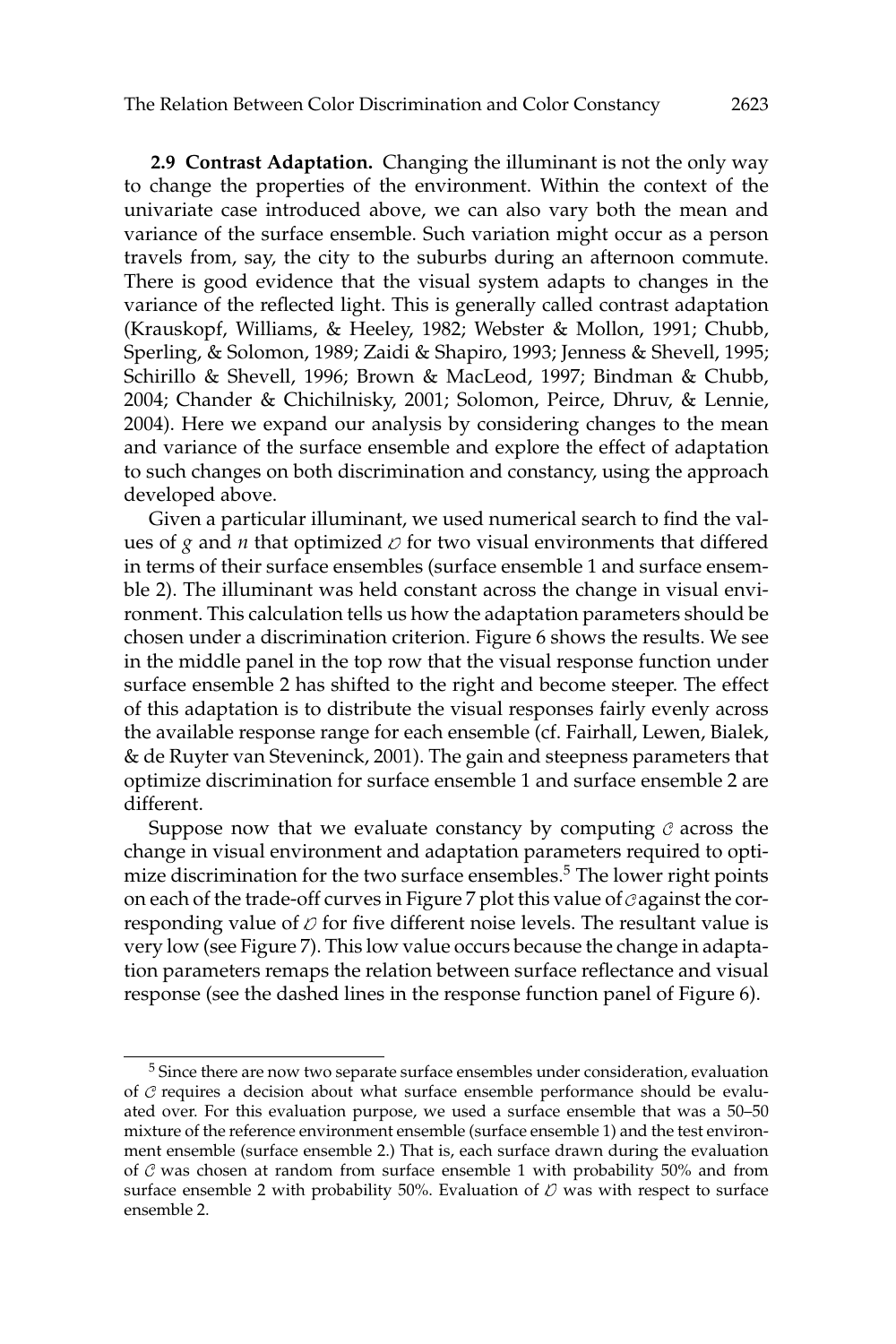

Figure 6: Adaptation to surface ensemble change for discrimination. Numerical search was used to optimize  $\mathcal O$  for two visual environments characterized by a common illuminant but different surface ensembles (surface ensemble 1 and surface ensemble 2). The illuminant intensity was 100. In surface ensemble 1,  $\mu_r = 0.5$  and  $\sigma_r = 0.3$ . In surface ensemble 2,  $\mu_r = 0.7$  and  $\sigma_r = 0.1$ . The histogram under the graph shows the distributions of reflected light intensities for the two ensembles. The graph shows the resultant visual response function for each case. The solid line corresponds to surface ensemble 1 and the dotted line to surface ensemble 2. The histogram to the left of the graph shows the response distribution for surface ensemble 1 under the surface ensemble 1 response function, while the histogram to the right shows the response distribution for surface ensemble 2 under the surface ensemble 2 response function. All calculations done for  $\sigma_n = 0.05$  and  $e = 100$ . In evaluating  $\varnothing$  for surface ensemble 1, performance was averaged over draws from surface ensemble 1; in evaluating  $\varnothing$  for surface ensemble 2, performance was averaged over draws from surface ensemble 2. The dashed lines show how the visual response to the light intensity reflected from a fixed surface varies with the change in adaptation parameters. (Since the illuminant is held constant, a fixed surface corresponds to a fixed light intensity.)

Rather than choosing adaptation parameters for the test environment to optimize discrimination performance  $\mathcal{O}$ , one can instead choose them to optimize constancy performance  $C$ . This choice leads to quite different adaptation parameters and to different values of  $\mathcal O$  and  $\mathcal C$ . Here the best adaptation parameters for surface ensemble 2 are very similar (but not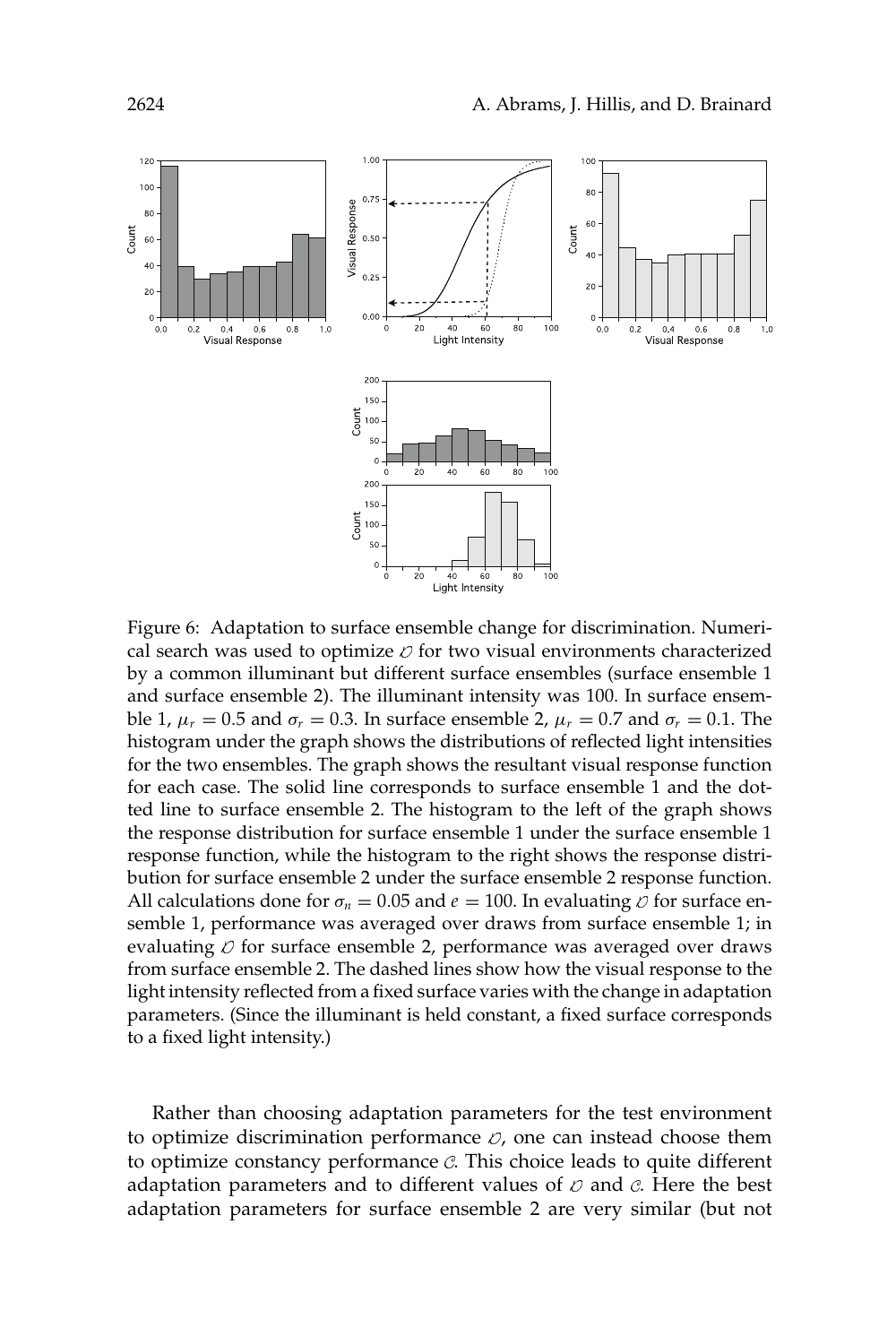

Figure 7: Trade-off between discrimination and constancy for change in surface ensemble. (Left) The plot shows the trade-off between  $C$  versus  $D$  in the same format as the left panel of Figure 5. When the adaptation parameters are chosen to optimize discrimination  $(0)$  for the test environment (surface ensemble 2), constancy performance  $(\mathcal{C})$  is poor (lower right end of each set of connected dots). When the adaptation parameters are chosen to optimize constancy, discrimination performance is poor (upper left end of each set.) The connected sets of dots show how performance on the two tasks trades off for five noise levels  $\sigma_n = 0.01$ , 0.025, 0.05, 0.075, 0.10. Surface ensemble parameters and illuminant intensty are given in the caption for Figure 6. In evaluating  $C<sub>i</sub>$ , the adaptation parameters used for computing responses in the reference environment (surface ensemble 1) were held fixed at  $g = 0.02045$  and  $n = 4.5$ . These parameters optimize discrimination performance for the reference environment when  $\sigma_n = 0.05$ . (Right) Equivalent trade-off noise plotted against noise level σ*n*.

identical) to their values for surface ensemble  $1<sup>6</sup>$  and constancy performance is better (upper left points on the trade-off curves shown in Figure 7). Discrimination performance suffers, however.

More generally, the visual system can choose adaptation parameters that trade  $\mathcal C$  off against  $\mathcal D$ . This trade-off is shown in Figure 7 in the same format

 $6$  One might initially intuit that that the best adaptation parameters for constancy would be identical to the reference parameters in this case, since the illuminant does not change. The reason that a small change in parameters helps is that the cost of variation in visual response to a fixed surface caused by the shift in parameters is offset by an improved use of the available response range. The fact that constancy can sometimes be improved by changing responses to fixed surfaces is an insight that we obtain by assessing constancy with a signal detection theoretic measure.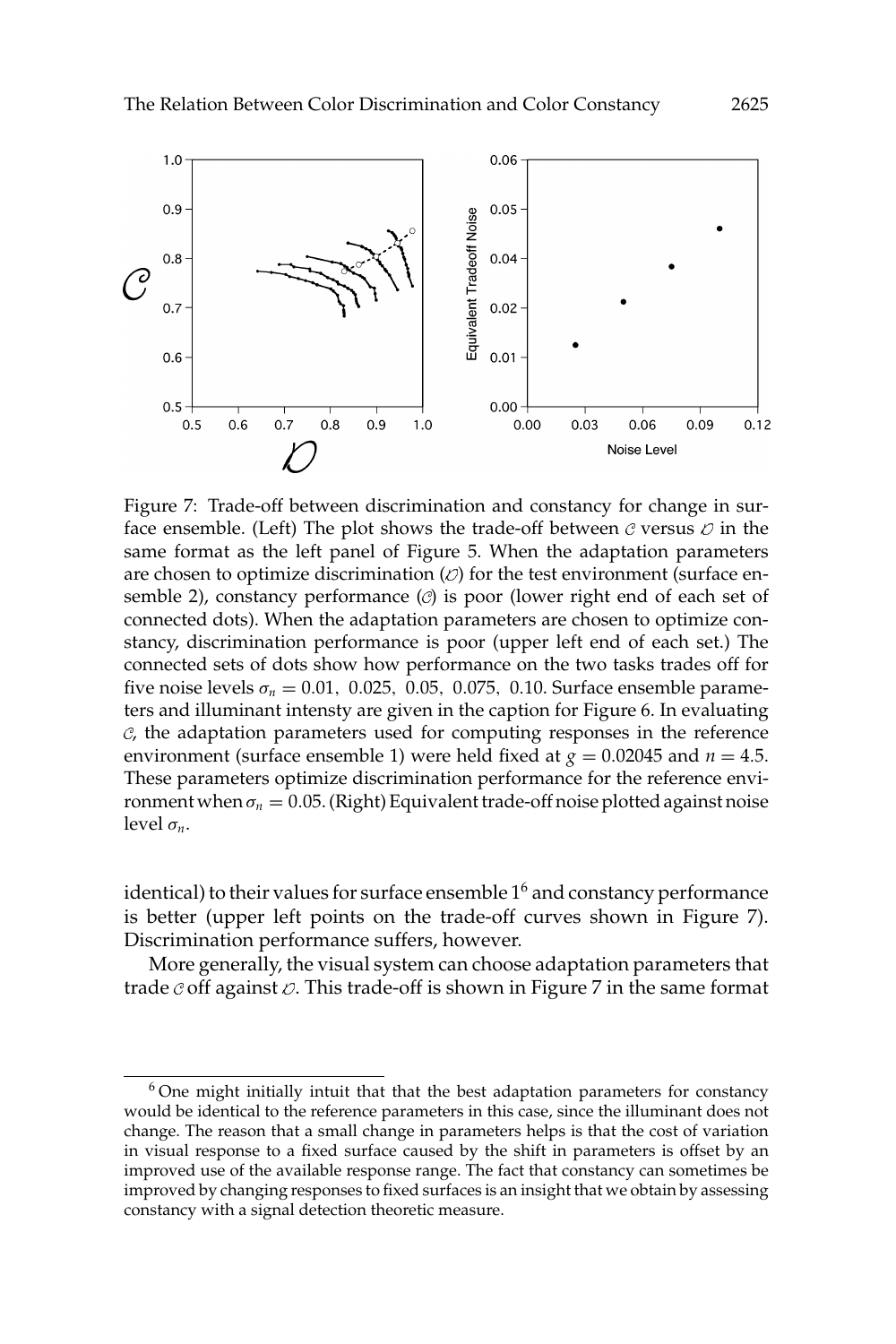as Figure 5.7 If there were no trade-off, each set of connected dots would pass through the corresponding open circle. We quantify the deviation as before, using the equivalent trade-off noise. The right panel of Figure 7 plots equivalent trade-off noise against visual noise. The average value is  $0.029 \pm 0.012$  SD, larger than the average value of 0.005 obtained for the illuminant change example.

The comparison shows that adapting to optimize discrimination in the face of changes in the distribution of surfaces in the environment is not always compatible with adapting to maximize constancy across the same change in surface ensemble. The intuition underlying this result is relatively straightforward: changing the surface ensemble affects the optimal use of response range and hence leads to a change in adaptation parameters for optimizing discrimination, but it does not affect the mapping between surface reflectance and receptor response. Thus, any change in adaptation parameters perturbs the visual response to any fixed surface.

#### **3 Chromatic Adaptation**

The univariate example presented above illustrates the key idea of our approach. In this section, we generalize the calculations to a more realistic trichromatic model visual system and a more general parametric model of adaptation. In addition, in comparing adaptation to changes in illumination and changes in surface ensemble, we develop a principled method of equating the magnitude of the changes. The overall approach, however, is the same as for the univariate example.

We begin with a standard description (Wandell, 1987; Brainard, 1995) of the color stimulus and its initial encoding by the visual system. Each illuminant is specified by its spectral power distribution, which we represent by a column vector **e**. The entries of **e** provide the power of the illuminant in a set of  $N_\lambda$  discretely sampled wavelength bands. Each surface is specified by its spectral reflectance function, which we represent by a column vector **s**. The entries of **s** provide the fraction of incident light power reflected in each wavelength band. The light reflected to the eye has a spectrum described by the column vector

$$
c = diag(e) s, \tag{3.1}
$$

 $7$  The trade-off curves obtained for Figure 7 (and other similar plots below) are not convex. If the visual system adopts a strategy of switching, on a trial-by-trial basis, adaptation parameters for the test environment between those corresponding to any two of the obtained points, then it can achieve performance anywhere on the line connecting those two points. More generally, a visual system that adopts the switching strategy can achieve a trade-off curve that is the convex hull of points shown. This is analogous to the standard result that ROC curves are convex if the system is allowed to switch decision criterion on a trial-by-trial basis (see Green & Swets, 1966).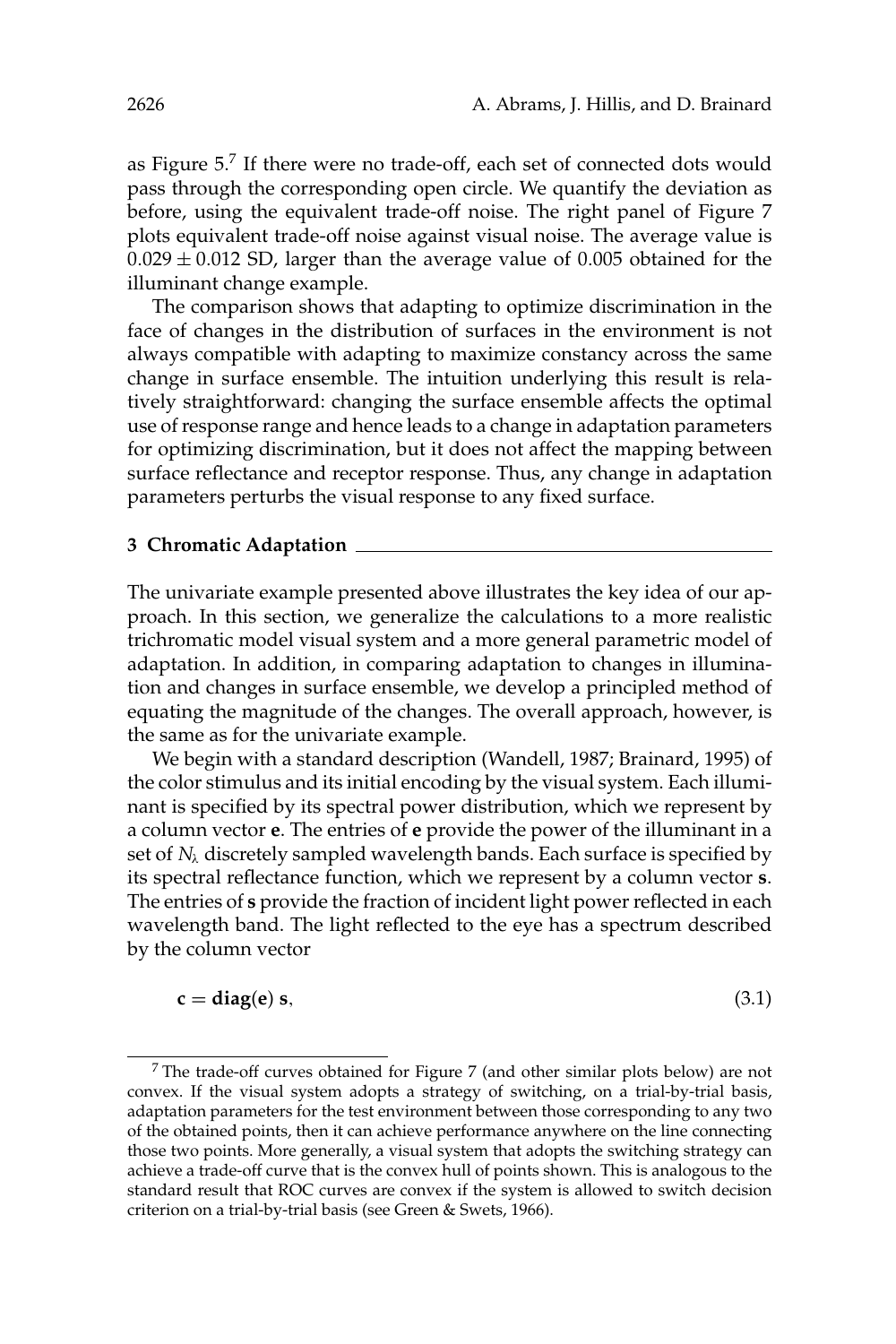where **diag**() is a function that returns a square diagonal matrix with the elements of its argument along the diagonal. The initial encoding of the reflected light is the quantal absorption rate of the L-, M-, and S-cones. We represent the spectral sensitivity of the three cone types by a  $3 \times N_\lambda$  matrix **T**. Each row of **T** provides the sensitivity of the corresponding cone type (L, M, or S) to the incident light. The quantal absorption rates may then by computed as

$$
q = T c = T diag(e) s,
$$
\n(3.2)

where **q** is a three-dimensional column vector whose three entries represent the L-, M-, and S-cone quantal absorption rates. We used the Stockman and Sharpe (2000) estimates of the human cone spectral sensitivities (2 degree), and we tabulate these in the supplemental material (http://color.psych.upenn.edu/supplements/adaptdiscrimappear/).

As with the univariate example, we model visual processing as a transformation between cone quantal absorptions (**q**) and visual responses. Here we model the deterministic component of this transformation as

$$
\mathbf{u} = \mathbf{f}(\mathbf{M} \mathbf{D} \mathbf{q} - \mathbf{q}_0),\tag{3.3}
$$

where **u** is a three-dimensional column vector representing trivariate visual responses, **D** is a  $3 \times 3$  diagonal matrix whose entries specify multiplicative gain control applied to the cone quantal absorbtion rates, **M** is a fixed  $3 \times 3$ matrix that describes a postreceptoral recombination of cone signals,  $q_0$  is a three-dimensional column vector that describes subtractive adaptation, and the vector-valued function  $f()$  applies the function  $f_i()$  to the *i*th entry of its vector argument. Because incorporation of subtractive adaptation allows the argument to the nonlinearity to be negative, we used a modified form of the nonlinearity used in the univariate example:

$$
f_i(x) = \begin{cases} \frac{(x+1)^{n_i}}{(x+1)^{n_i}+1} & x > 0\\ 0.5 & x = 0\\ 1 - \frac{(1-x)^{n_i}}{(1-x)^{n_i}+1} & x < 0 \end{cases}
$$
(3.4)

This nonlinearity maps input *x* in the range  $[-\infty, \infty]$  from the real line into the range  $[0, 1]$ . We allow the exponent  $n_i$  to vary across entries. The matrix **M** was chosen to model, in broad outline, the postreceptoral processing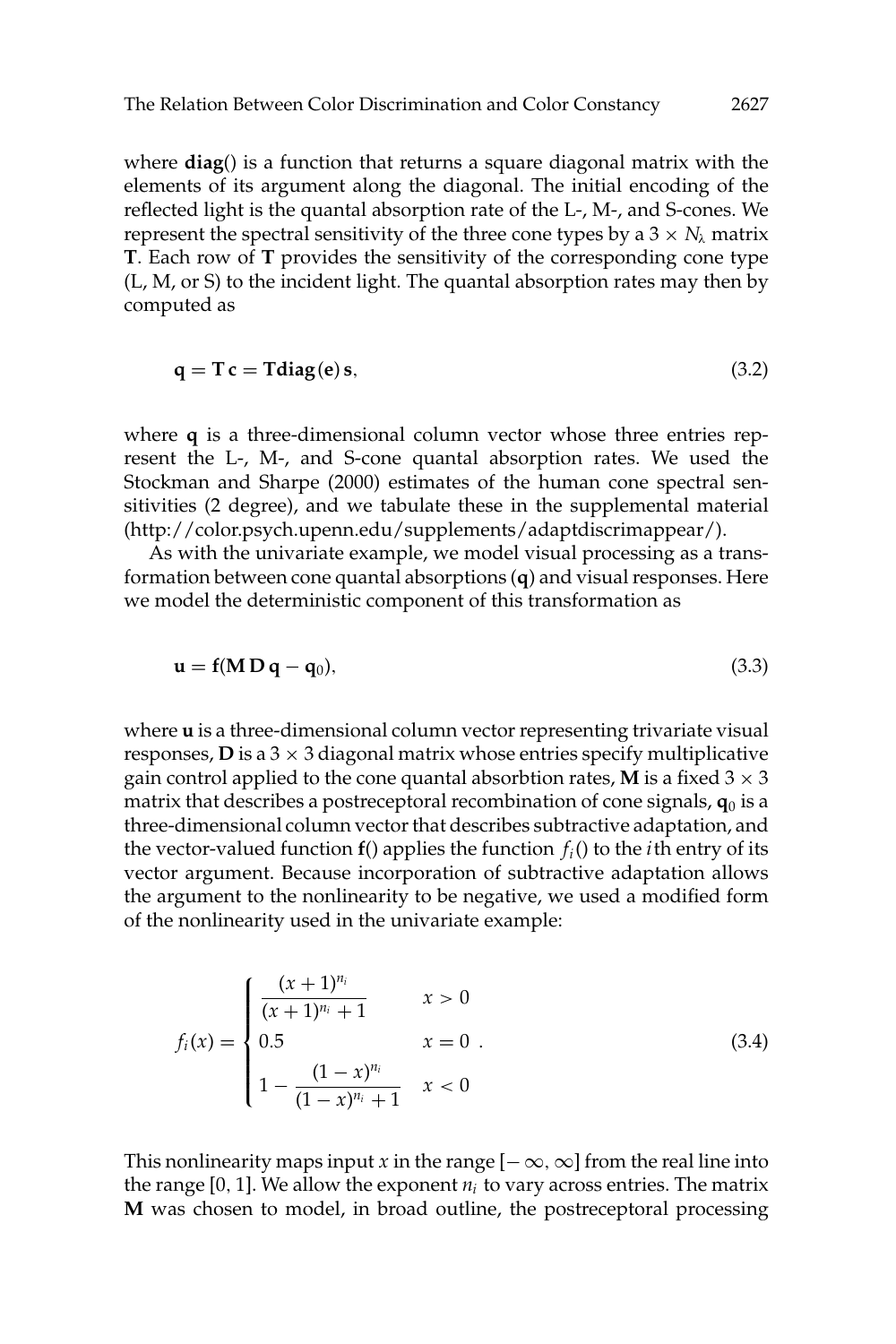of color information (Wandell, 1995; Kaiser & Boynton, 1996; Eskew et al., 1999; Brainard, 2001):

$$
\mathbf{M} = \begin{bmatrix} 0.33 & 0.33 & 0.33 \\ 0.5 & -0.5 & 0 \\ -0.25 & -0.25 & 0.5 \end{bmatrix}.
$$
 (3.5)

This choice of **M** improves discrimination performance by approximately decorrelating the three entries of the visual response vector prior to application of the nonlinearity and the injection of noise (Buchsbaum & Gottschalk, 1983; Wandell, 1995).

As with the univariate example, we assume that each entry of the deterministic component of the visual response vector is perturbed by independent zero-mean additive visual noise that is normally distributed with variance  $\sigma_n^2$ .

We characterized the reference environment surface ensemble using the approach developed by Brainard and Freeman (Brainard & Freeman, 1997; Zhang & Brainard, 2004). We assumed that the spectral reflectance of each surface could be written as a linear combination of *Ns* basis functions via

 $\mathbf{s} = \mathbf{B}_s \mathbf{w}_s.$  (3.6)

Here  $\mathbf{B}_s$  is an  $N_\lambda \times N_s$  matrix whose columns provide the basis functions, and  $w_s$  is an  $N_s$ -dimensional vector whose entries provide the weights that describe any particular surface as a linear combination of the columns of **B***s*. We then assume that surfaces are drawn from an ensemble where **w***<sup>s</sup>* is drawn from a truncated multivariate normal distribution with mean vector  $\bar{w}$  and covariance matrix  $K_w$ . The truncation is chosen so that the reflectance in each wavelength band lies within the range [0, 1]. We obtained **B***<sup>s</sup>* by computing the first eight principal components

Figure 8: Chromatic example, illuminant change results. Trade-off between discrimination and constancy for illuminant change. Each pair of horizontally aligned panels is in the same format as Figure 5. (Left panels)  $\mathcal C$  versus  $\mathcal O$  trade-off curves with respect to illuminant changes. The reference environment illuminant was D65; the test environment illuminants were (from top to bottom) the blue, yellow, and red illuminants. The reference and test environment surface ensembles were the baseline surface ensemble in each case. The individual sets of connected points show performance for noise levels  $\sigma_n = 0.10, 0.15, 0.20, 0.25, 0.30, 0.35, 0.40, 0.45, 0.50$ . In evaluating  $\mathcal{C}$ , the adaptation parameters for the reference environment were those that optimized discrimination performance in the reference environment. These parameters were optimized separately for each noise level. (Right panels) Equivalent tradeoff noise plotted against noise level σ*n*.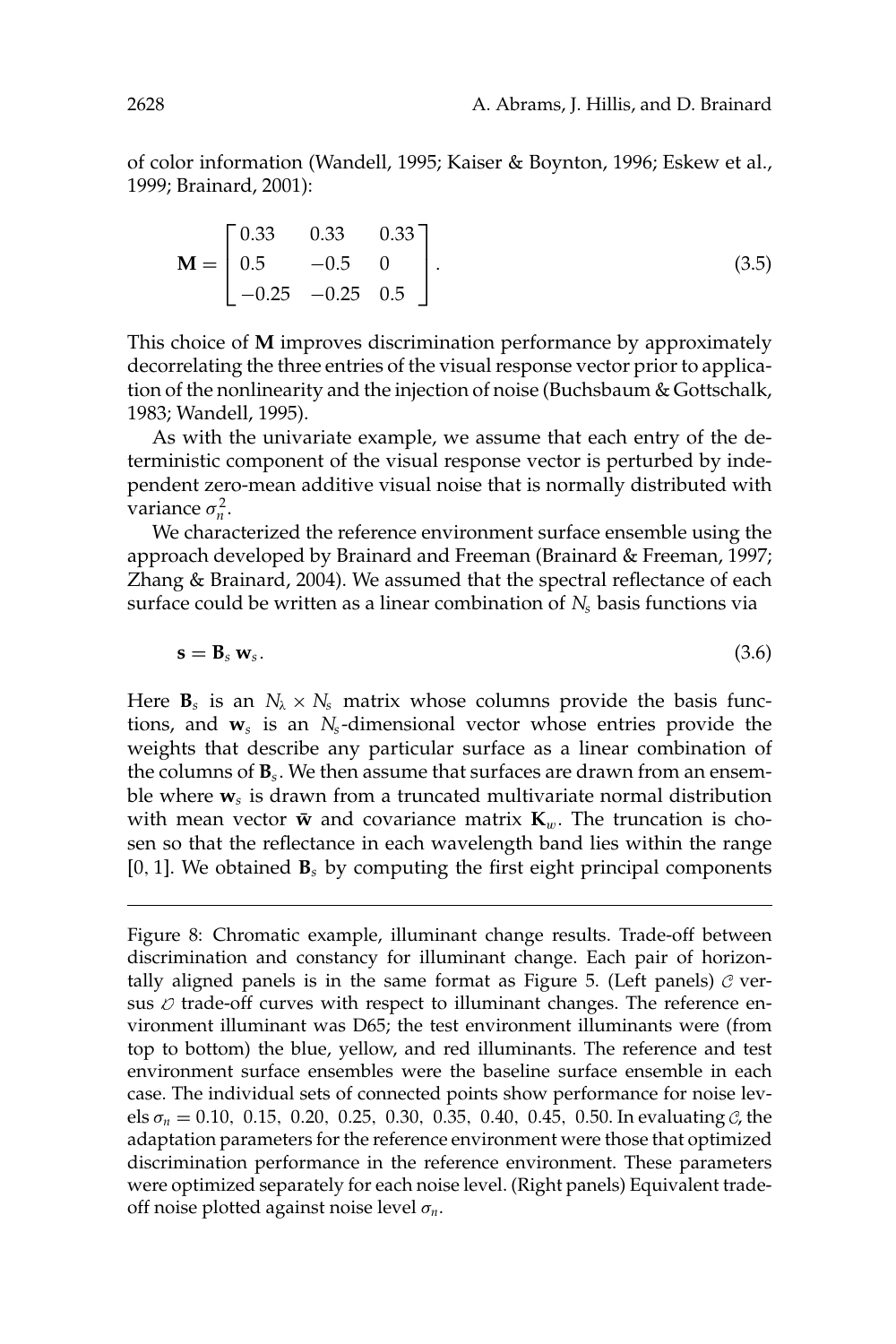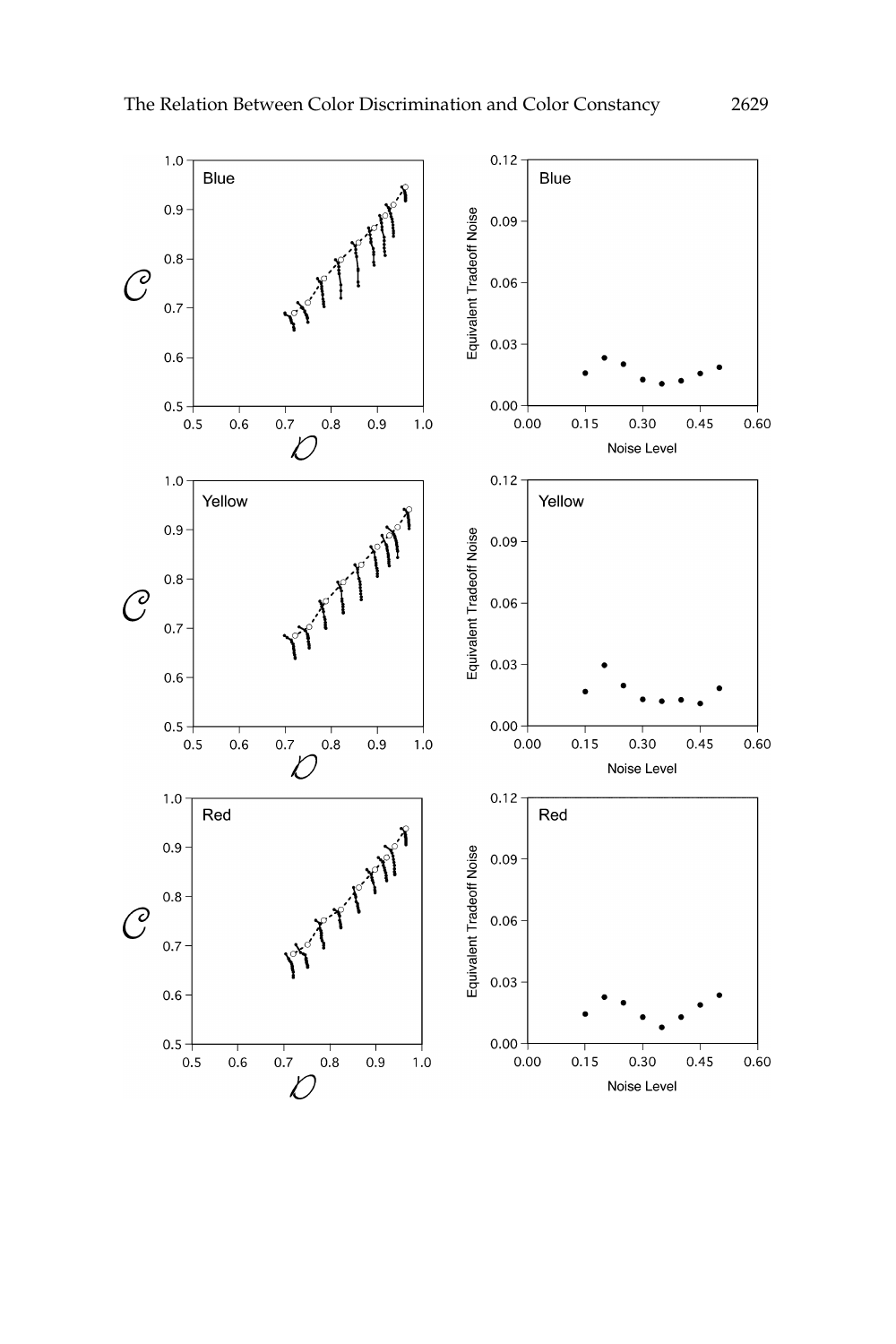of the reflectance spectra measured by Vrhel, Gershon, and Iwan (1994). We obtained  $\bar{w}$  and  $K_w$  by taking the mean and covariance of the set of **w***<sup>s</sup>* required to best approximate each of the measured spectra with respect to **B***s*. Computations were run using an ensemble consisting of  $400$  draws from this distribution.<sup>8</sup> The  $400$  reflectances in the reference environment surface ensemble are tabulated in the online supplement (http://color.psych.upenn.edu/supplements/adaptdiscrimappear/), and we refer to this ensemble below as the baseline surface ensemble.

Given the visual system model and surface ensemble defined above, we can proceed as with the univariate case and ask how the adaptation parameters affect  $\varnothing$  and  $\varnothing$ , the discrimination and constancy performance measures, respectively. The only modification required is that the decision rule now operates on the difference variable  $\Delta u_{i,jk}^2 = \|\mathbf{u}_{i,j} - \mathbf{u}_{i,k}\|^2$ , and this variable is distributed as a noncentral chi-squared distribution with 3 degrees of freedom rather than 1. The adaptation parameters are the three diagonal entries of **D**, the three entries of  $q_0$ , and the three exponents  $n_i$ .

Figure 8 shows how  $\mathcal O$  and  $\mathcal C$  trade off when the illuminant is changed from CIE illuminant D65 to three separate changed illuminants. Each of the changed illuminants was constructed as a linear combination of the CIE daylight basis functions. We refer to the three changed illuminants as the blue, yellow, and red illuminants, respectively. Their CIE u'v' chromaticities are provided in Table 1, and their spectra are tabulated in the supplemental material (http://color.psych.upenn.edu/supplements/ adaptdiscrimappear/). The relative illuminant spectra are essentially the same as the neutral (here D65), Blue 60 (here blue), Yellow 60 (here yellow), and Red 60 (here red) illuminants used by Delahunt and Brainard (2004) in a psychophysical study of color constancy. The changes between D65 and the blue and yellow illuminants are typical of variation in natural daylight

Figure 9: Chromatic example, surface ensemble change results. Trade-off between discrimination and constancy for surface ensemble changes. Same format as Figure 8. The reference and test environment illuminants were D65, the reference environment surface ensemble was the baseline esemble, and the test environment surface ensembles were (from top to bottom) the blue, yellow, and red ensembles. The individual sets of connected points in the left panels show performance for noise levels  $\sigma_n = 0.10, 0.15, 0.20, 0.25, 0.30, 0.35, 0.40, 0.45, 0.50$ . In evaluating  $C<sub>i</sub>$ , the adaptation parameters for the reference environment were those that optimized discrimination performance in the reference environment. These parameters were optimized separately for each noise level.

<sup>8</sup> In drawing the 400 surfaces for the ensemble used in the calculations, we also imposed a requirement that the drawn surfaces be compatible with our procedure for constructing the changed surface ensembles. This procedure is described in more detail where it is introduced below.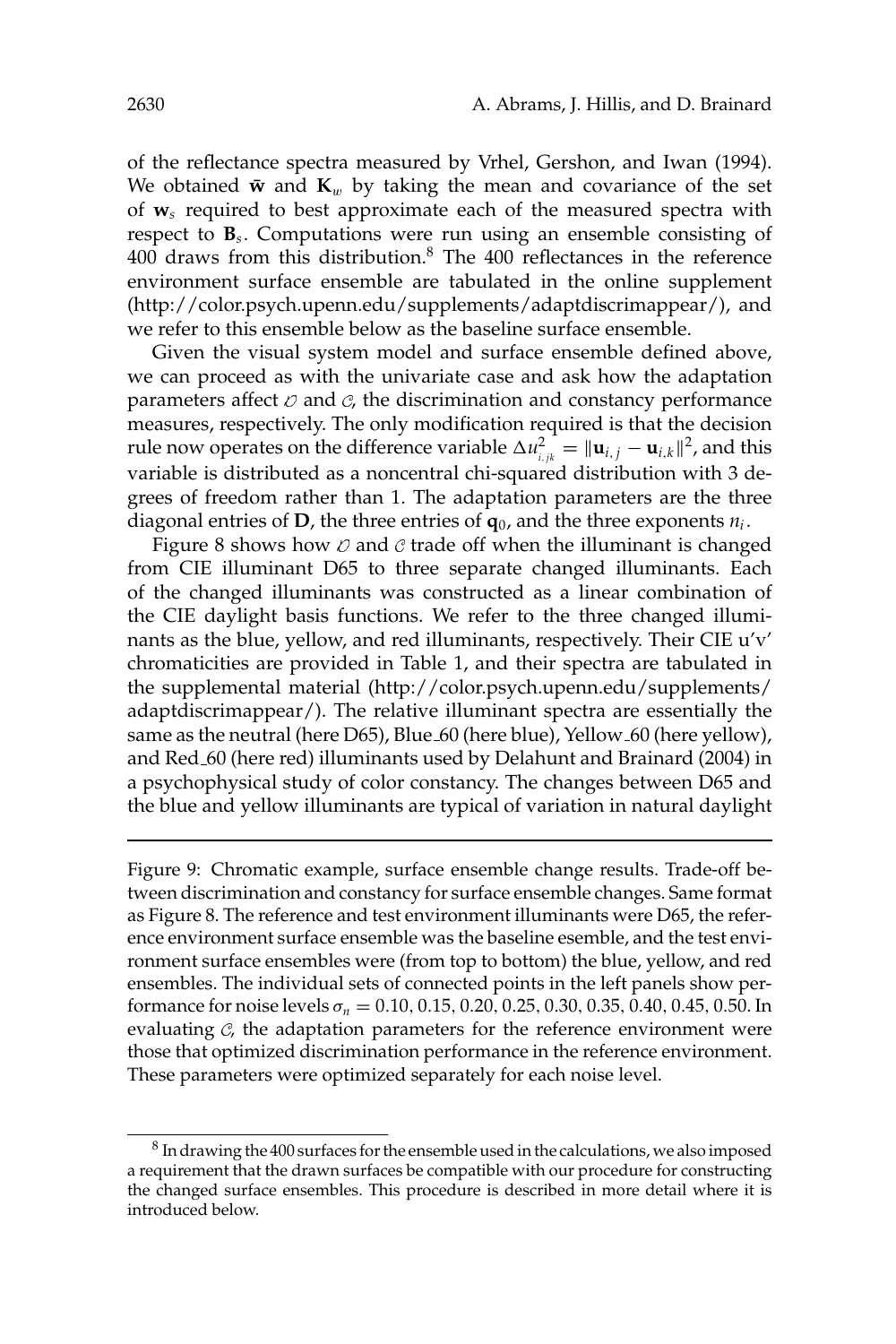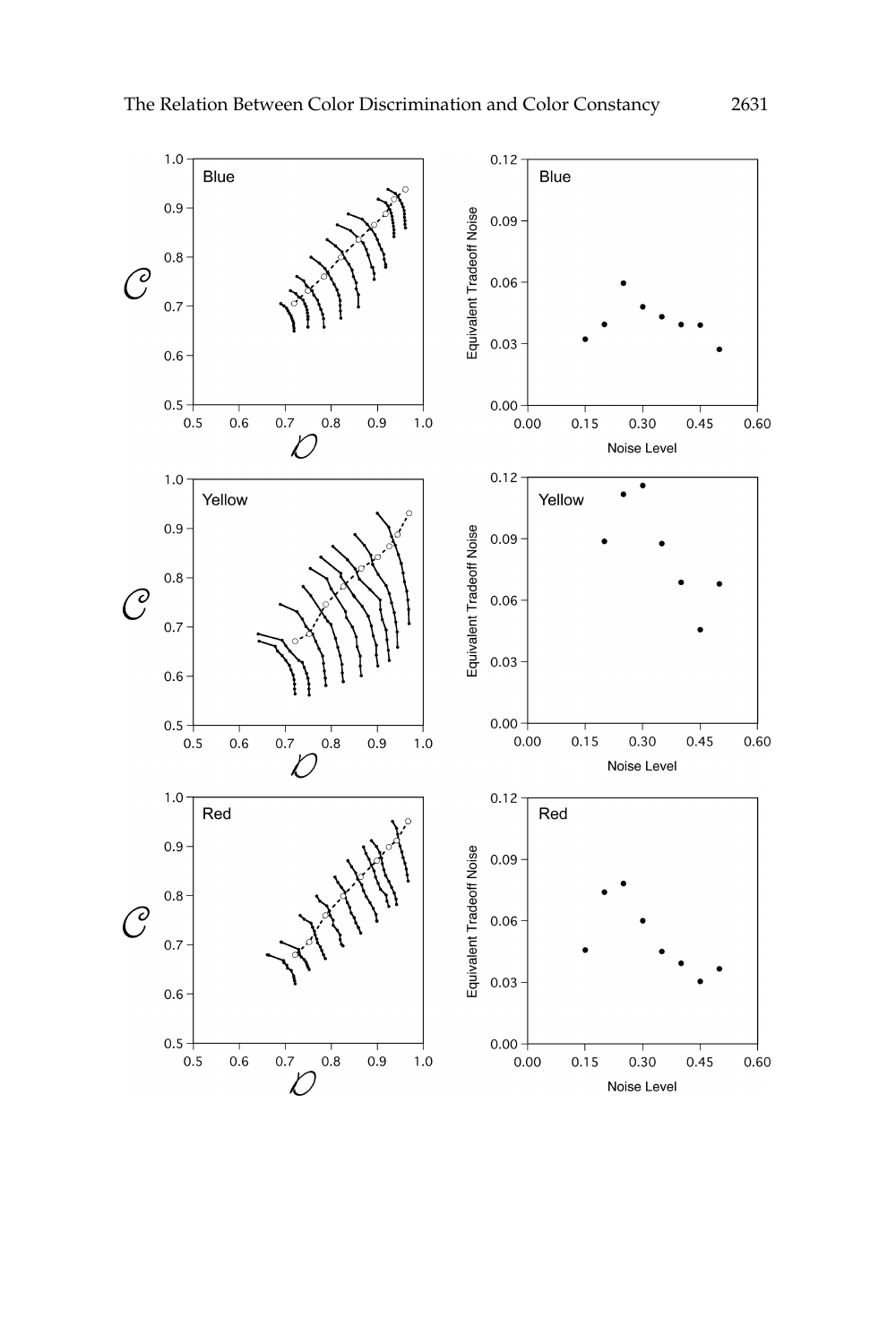| Illuminant | $CIE$ $u'$ | CIEV' |
|------------|------------|-------|
| D65        | 0.198      | 0.468 |
| Blue       | 0.185      | 0.419 |
| Yellow     | 0.226      | 0.508 |
| Red        | 0.242      | 0.450 |

Table 1: Illuminant Chromaticities.

Notes: CIE u'v' chromaticity coordinates of the four illuminants used in the trichomatic calculations. Chromaticity coordinates were computed over the wavelength range 390 nm to 730 nm, which is the range for which we had surface reflectance data from the Vrhel et al. (1994) data set.

(see Delahunt & Brainard, 2004). The change between D65 and the red illuminant has a similar colorimetric magnitude but is atypical of variation in daylight. For the calculations here, the units of overall illuminant intensity are arbitrary; the four illuminant spectra were scaled to have the same CIE 1931 photopic luminance. Figure 8 shows that discrimination and constancy are highly compatible here.

We also investigated discrimination constancy trade-offs for the color case when the surface ensemble is changed. An issue that arises is how to produce a surface ensemble change whose magnitude is commensurate with that of the illuminant changes. We did not treat this magnitude issue in the univariate example above. Here we created three changed surface ensembles (the blue, yellow, and red ensembles) so that the cone responses to each changed ensemble under the reference illuminant were exactly the same as those of the baseline surface ensemble under the corresponding changed illuminant. For example, the 400 triplets of LMS cone responses from the blue ensemble under illuminant D65 were exactly the same as the 400 triplets of LMS cone responses from the baseline ensemble under the blue illuminant. Construction of changed surface ensembles such that they have this property is straightforward using the type of linearmodel-based colorimetric calculations developed by Brainard (1995). We constrained the reflectance functions in the changed ensemble to be a linear combination of the first three columns of the matrix **B***<sup>s</sup>* that was used to construct the baseline ensemble. We also required that all of the surfaces in all four ensembles have reflectance functions with values between 0 and 1. This required rejecting some draws from the truncated normal distribution used to define the baseline ensemble at the time the ensembles were constructed. The supplemental material (http://color.psych.upenn.edu/ supplements/adaptdiscrimappear/) tabulates the changed surface ensembles, as well as the baseline surface ensemble.

Figure 9 shows the results from the surface ensemble change calculations, in the same format as Figure 8. Direct examination of both the trade-off curves and the summary provided by the equivalent trade-off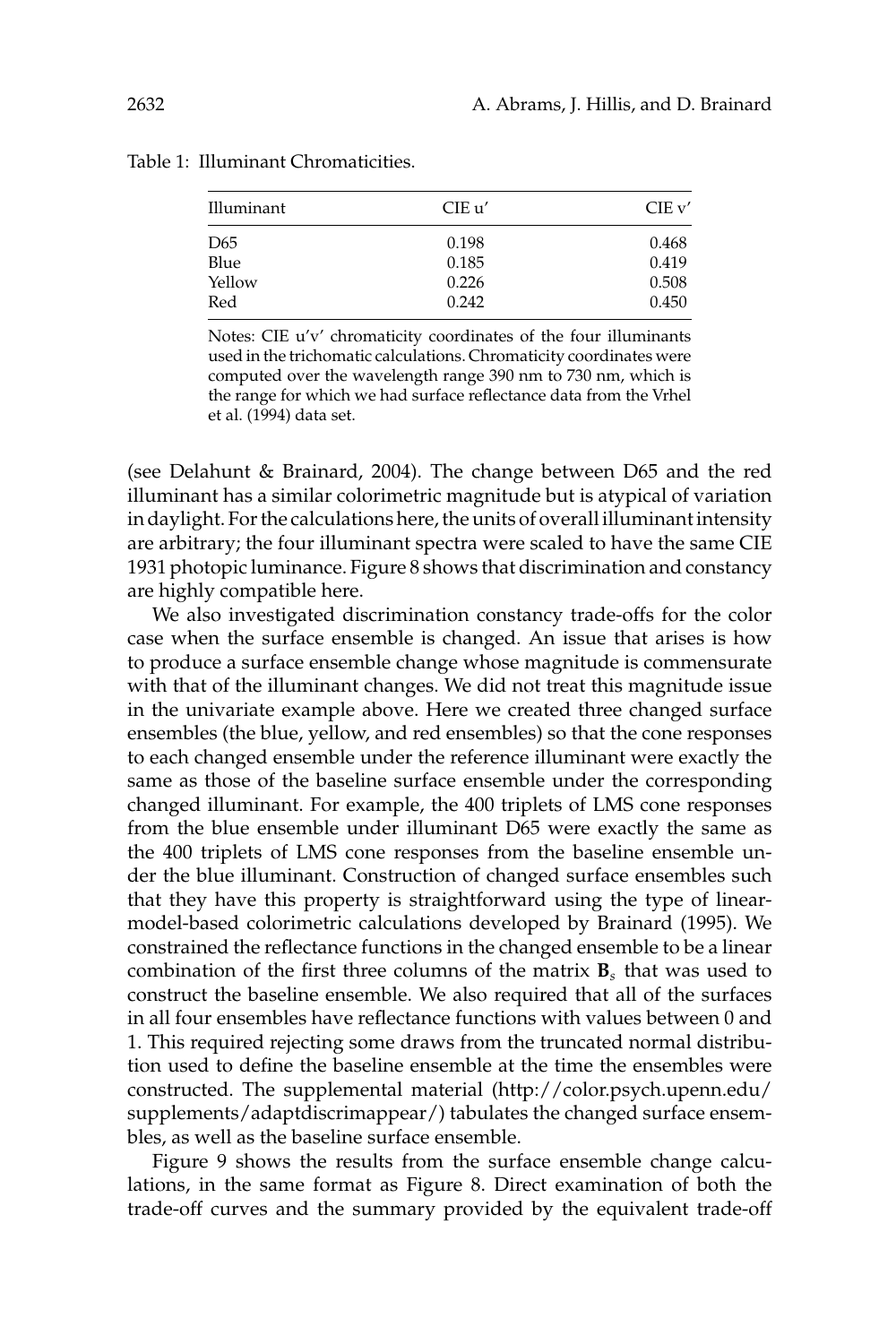

Figure 10: Summary of equivalent trade-off noise for the chromatic example. The solid black bars show the mean equivalent trade-off noise  $(+/-)$  one standard deviation) for the three illuminant changes reported in Figure 8. The solid gray bars show the corresponding values for the three surface ensemble changes reported in Figure 9. In each case, the mean and standard deviation were taken over visual noise levels (that is, over the values shown in each of the right-hand panels in Figures 8 and 9.)

noise measure indicate that constancy and discrimination are considerably less compatible in the surface ensemble change case than in the illuminant change case. This difference is summarized in Figure 10, where the mean equivalent trade-off noise is shown for each of the changes reported in Figures 8 and 9.

#### **4 Summary and Discussion**

The theory and calculations presented here lead to several broad conclusions. First, we note that constancy cannot be evaluated meaningfully without considering discrimination. By using a signal detection theoretic measure (*A* ) to quantify constancy, we explicitly incorporate discrimination into our treatment of constancy.

When the environmental change is a change in illuminant, then the dual goals of discrimination and constancy are reasonably compatible for the cases we studied: a common change in adaptation parameters comes close to optimizing performance for both our discrimination and constancy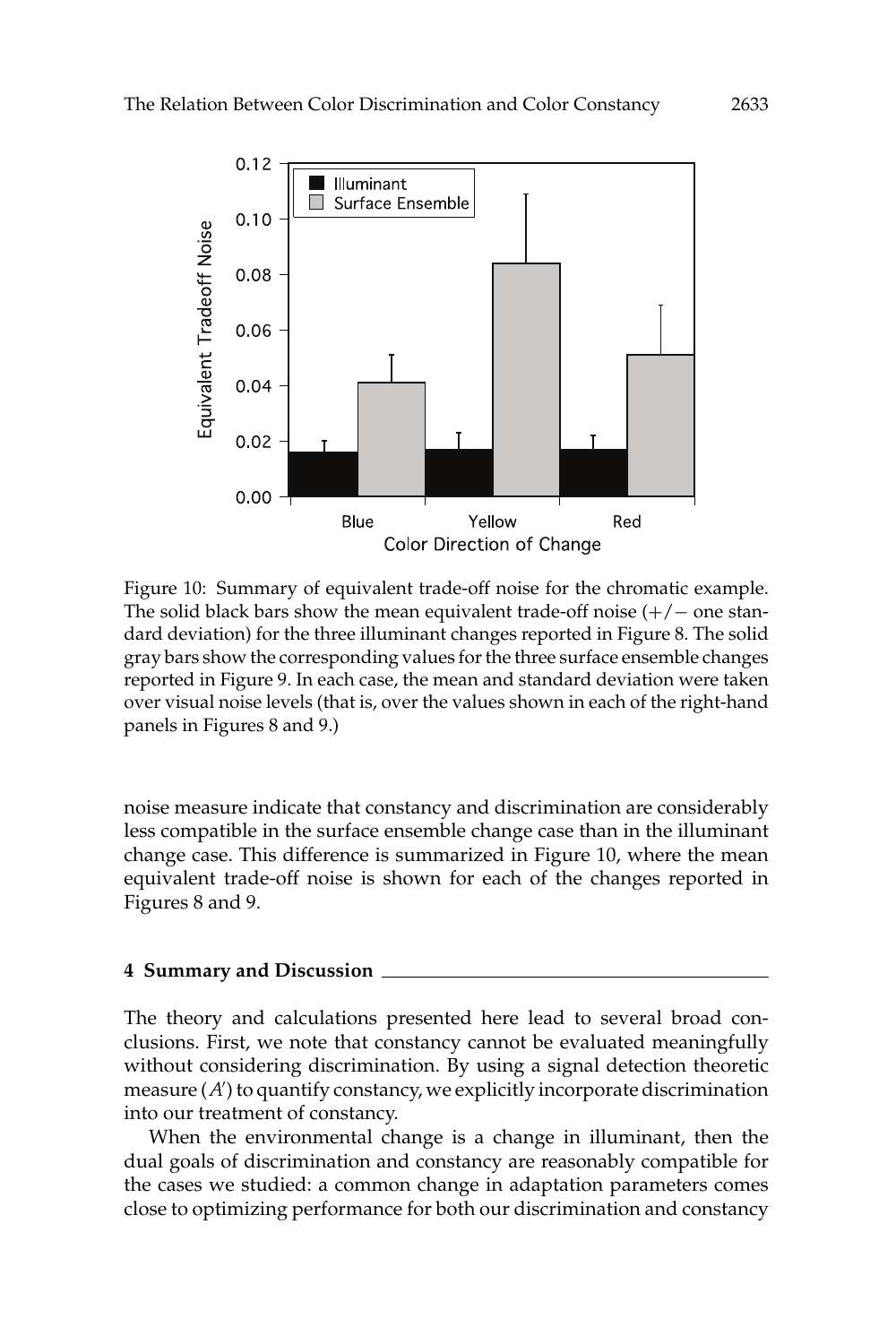performance measures. To be more precise about the meaning of "reasonably compatible" and "comes close," we turn to the quantification in terms of the mean equivalent trade-off noise, which was less than 2% for each of the changes we studied in the chromatic example (see Figure 10). For applications where an increase in 2% in visual noise relative to the baseline visual noise (10–50% across the trade-off curves we computed) is deemed to be large, one could revise the verbal descriptions accordingly.

When the environmental change is a change in the surface ensemble, discrimination and constancy were less compatible. As measured by the mean equivalent trade-off noise, the incompatibility between constancy and discrimination is approximately two to four times larger for surface ensemble changes than for the corresponding illuminant changes, under conditions where the physical effect of the corresponding illuminant and surface ensemble changes on the LMS cone responses between reference and test environments was equated. Thus, the analysis suggests that stimulus conditions where the surface ensemble changes may provide psychophysical data that are most diagnostic of whether the early visual system optimizes for discrimination, for constancy, or whether it has evolved separate sites that mediate performance on the two tasks. We have started to develop an experimental framework for approaching this question (see Hillis & Brainard, 2005; see also Robilotto & Zaidi, 2004).

As noted in the introduction, our approach is similar to that of Grzywacz and colleagues (Grzywacz & Balboa, 2002; Grzywacz & de Juan, 2003; see also Foster et al., 2004). Previous authors have considered the adaptation of the visual response function required to optimize discrimination performance (Laughlin, 1989; Buchsbaum & Gottschalk, 1983; Brenner et al., 2000; von der Twer & MacLeod, 2001; Fairhall et al., 2001), as well as the nature of adaptive transformations that can mediate constancy (von Kries, 1970; Buchsbaum, 1980; West & Brill, 1982; Brainard & Wandell, 1986; D'Zmura & Lennie, 1986; Maloney & Wandell, 1986; Foster & Nascimento, 1994; Foster et al., 2004; Finlayson, Drew, & Funt, 1994; Finlayson & Funt, 1996). Here the two tasks are analyzed in a unified manner using the theory of signal detection. The work provides both a framework for a fuller theoretical exploration of adaptation across different models of adaptation and environmental changes and an ideal observer benchmark against which future experimental results may be evaluated.

#### **Acknowledgments**

Dan Lichtman helped with early versions of the computations. We thank M. Kahana and the Penn Psychology Department for access to computing power. This work was supported by NIH RO1 EY10016.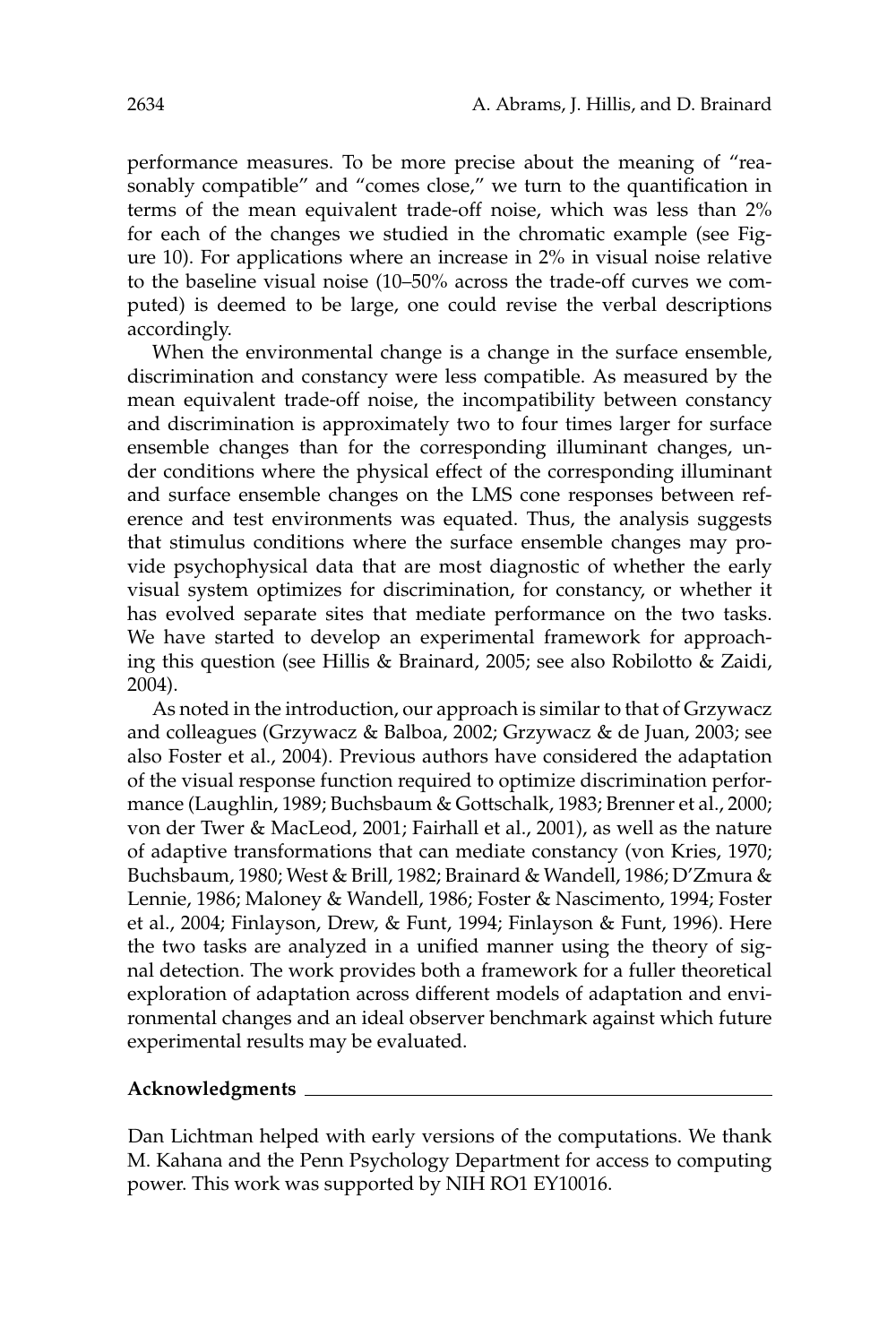| References |  |
|------------|--|
|------------|--|

- Bindman, D., & Chubb, C. (2004). Mechanisms of contrast induction in heterogeneous displays. *Vision Research, 44*, 1601–1613.
- Brainard, D. H. (1995). Colorimetry. In M. Bass (Ed.), *Handbook of optics, Vol. 1: Fundamentals, techniques, and design* (pp. 1–54). New York: McGraw-Hill.
- Brainard, D. H. (2001). Color vision theory. In N. J. Smelser & P. B. Baltes (Eds.), *International encyclopedia of the social and behavioral sciences* (Vol. 4, pp. 2256–2263). Oxford: Elsevier.
- Brainard, D. H. (2004). Color constancy. In L. Chalupa & J. Werner (Eds.), *The visual neurosciences* (Vol. 1, pp. 948–961). Cambridge, MA: MIT Press.
- Brainard, D. H., & Freeman, W. T. (1997). Bayesian color constancy. *Journal of the Optical Society of America A, 14*, 1393–1411.
- Brainard, D. H., & Wandell, B. A. (1986). Analysis of the retinex theory of color vision. *Journal of the Optical Society of America A, 3*, 1651–1661.
- Brenner, N., Bialek, W., & de Ruyter van Steveninck, R. (2000). Adaptive rescaling maximizes information transmission. *Neuron, 26*, 695–702.
- Brown, R. O., & MacLeod, D. I. A. (1997). Color appearance depends on the variance of surround colors. *Current Biology, 7*, 844–849.
- Buchsbaum, G. (1980). A spatial processor model for object colour perception. *Journal of the Franklin Institute, 310*, 1–26.
- Buchsbaum, G., & Gottschalk, A. (1983). Trichromacy, opponent colours coding and optimum colour information transmission in the retina. *Proceedings of the Royal Society of London B, 220*, 89–113.
- Burnham, R.W., Evans, R. M., & Newhall, S. M. (1957). Prediction of color appearance with different adaptation illuminations. *Journal of the Optical Society of America, 47*, 35–42.
- Chander, D., & Chichilnisky, E. J. (2001). Adaptation to temporal contrast in primate and salamander retina. *Journal of Neuroscience, 21*, 9904–9916.
- Chubb, C., Sperling, G., & Solomon, J. A. (1989). Texture interactions determine perceived contrast. *PNAS, 86*, 9631–9635.
- Cover, T. M., & Thomas, J. A. (1991). *Elements of information theory*. New York: Wiley.
- Delahunt, P. B., & Brainard, D. H. (2004). Does human color constancy incorporate the statistical regularity of natural daylight? *Journal of Vision, 4*, 57–81.
- D'Zmura, M., & Lennie, P. (1986). Mechanisms of color constancy. *Journal of the Optical Society of America A, 3*, 1662–1672.
- Eskew, R. T., McLellan, J. S., & Giulianini, F. (1999). Chromatic detection and discrimination. In K. Gegenfurtner & L. T. Sharpe (Eds.), *Color vision: From molecular genetics to perception* (pp. 345–368). Cambridge: Cambridge University Press.
- Fairhall, A. L., Lewen, G. D., Bialek, W., & de Ruyter van Steveninck, R. (2001). Efficiency and ambiguity in an adaptive neural code. *Nature, 412*, 787– 792.
- Finlayson, G. D., Drew, M. S., & Funt, B. V. (1994). Color constancy—Generalized diagonal transforms suffice. *Journal of the Optical Society of America A, 11*, 3011– 3019.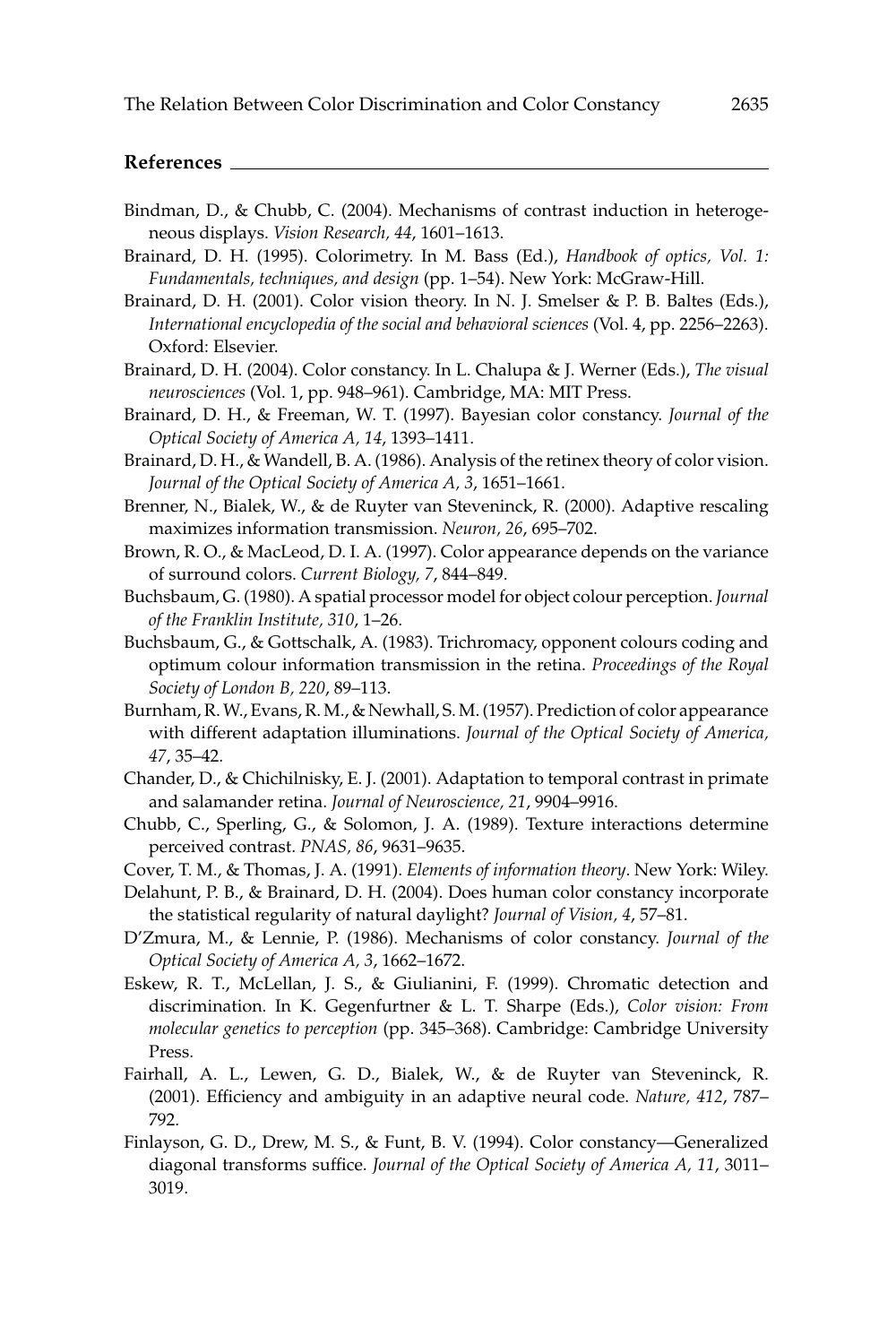- Finlayson, G. D., & Funt, B. V. (1996). Coefficient channels—derivation and relationship to other theoretical studies. *Color Research and Application, 21*, 87–96.
- Foster, D. H. (2003). Does colour constancy exist? *Trends in Cognitive Science, 7*, 493– 443.
- Foster, D. H., & Nascimento, S. M. C. (1994). Relational colour constancy from invariant cone-excitation ratios. *Proc. R. Soc. Lond. B, 257*, 115–121.
- Foster, D. H., Nascimento, S. M. C., & Amano, K. (2004). Information limits on neural identification of colored surfaces in natural scenes. *Visual Neuroscience, 21*, 1–6.
- Green, D. M., & Swets, J. A. (1966). *Signal detection theory and psychophysics*. New York: Wiley.
- Grzywacz, N. M., & Balboa, R. M. (2002). A Bayesian framework for sensory adaptation. *Neural Computation, 14*, 543–559.
- Grzywacz, N. M., & de Juan, J. (2003). Sensory adaptation as Kalman filtering: Theory and illustration with contrast adaptation. *Network: Computation in Neural Systems, 14*, 465–482.
- Hillis, J. M., & Brainard, D. H. (2005). Do common mechanisms of adaptation mediate color discrimination and appearance? Uniform backgrounds. *Journal of the Optical Society of America A, 22*, 2090–2106.
- Hood, D. C., & Finkelstein, M. A. (1986). Senstivity to light. In K. R. Boff, L. Kaufman, & J. P. Thomas (Eds.), *Handbook of perception and human performance: Sensory processes and perception* (Vol. 1). New York: Wiley.
- Jacobs, G. H. (1981). *Comparative color vision*. New York: Academic Press.
- Jenness, J.W., & Shevell, S. K. (1995). Color appearance with sparse chromatic context. *Vision Research, 35*, 797–805.
- Kaiser, P. K., & Boynton, R. M. (1996). *Human color vision* (2nd ed.). Washington, DC: Optical Society of America.
- Krauskopf, J., Williams, D. R., & Heeley, D. W. (1982). Cardinal directions of color space. *Vision Research, 22*, 1123–1131.
- Laughlin, S. (1989). The reliability of single neurons and circuit design: A case study. In R. Durbin, C. Miall, & G. Mitchison (Eds.), *The computing neuron* (pp. 322–335). Reading, MA: Addison-Wesley.
- Lennie, P., & D'Zmura, M. (1988). Mechanisms of color vision. *CRC Critical Reviews in Neurobiology, 3*, 333–400.
- Macmillan, N. A., & Creelman, C. D. (2005). *Detection theory: A user's guide* (2nd ed.). Mahwah, NJ: Erlbaum.
- Maloney, L. T., & Wandell, B. A. (1986). Color constancy: A method for recovering surface spectral reflectances. *Journal of the Optical Society of America A, 3*, 29– 33.
- Mollon, J. D. (1982). Color vision. *Annual Review of Psychology, 33*, 41–85.
- Robilotto, R., & Zaidi, Q. (2004). Limits of lightness identification for real objects under natural viewing conditions. *Journal of Vision, 4*, 779–797.
- Schirillo, J. A., & Shevell, S. K. (1996). Brightness contrast from inhomogeneous surrounds. *Vision Research, 36*, 1783–1796.
- Shevell, S. K. (2003). Color appearance. In S. K. Shevell (Ed.), *The science of color* (2nd ed.). Washington, DC: Optical Society of America.
- Solomon, S. G., Peirce, J. W., Dhruv, N. T., & Lennie, P. (2004). Profound contrast adaptation early in the visual pathway. *Neuron, 42*, 155–162.